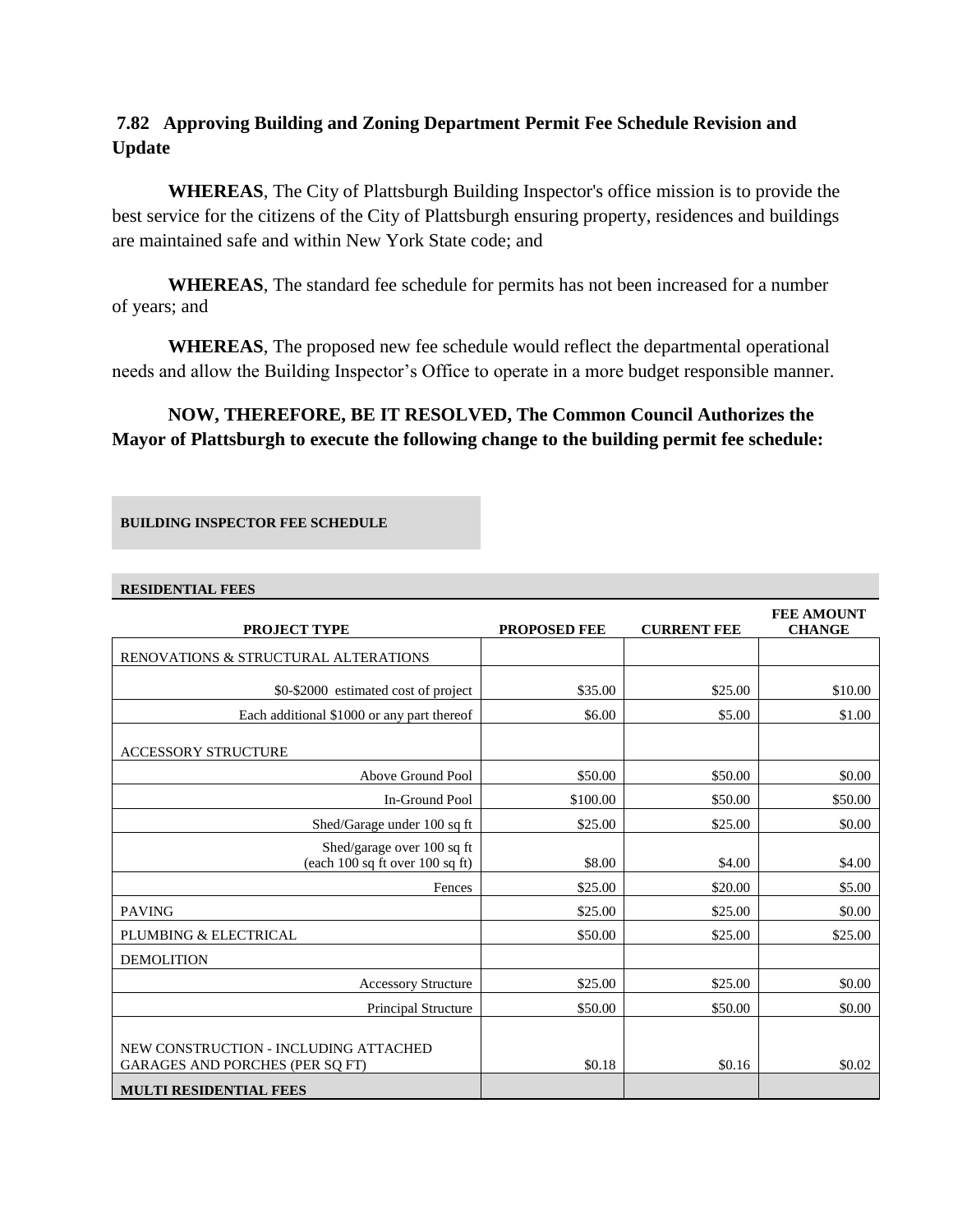| RENOVATIONS & STRUCTURAL ALTERATIONS                                     |          |          |         |
|--------------------------------------------------------------------------|----------|----------|---------|
| \$0-\$1000 estimated cost of project                                     | \$50.00  | \$50.00  | \$0.00  |
| Each additional \$1000 or any part thereof                               | \$10.00  | \$7.00   | \$3.00  |
| <b>ACCESSORY STRUCTURE</b>                                               |          |          |         |
| Above Ground Pool                                                        | \$50.00  | \$50.00  | \$0.00  |
| In-Ground Pool                                                           | \$100.00 | \$50.00  | \$50.00 |
| Shed/Garage under 100 sq ft                                              | \$50.00  | \$25.00  | \$25.00 |
| Shed/garage over 100 sq ft<br>(each $100$ sq ft over $100$ sq ft)        | \$8.00   | \$4.00   | \$3.00  |
| Fences                                                                   | \$50.00  | \$25.00  | \$25.00 |
| <b>PAVING</b>                                                            | \$50.00  | \$25.00  | \$25.00 |
| PLUMBING & ELECTRICAL                                                    | \$50.00  | \$25.00  | \$25.00 |
| 1rst \$1000                                                              | \$50.00  | \$25.00  | \$25.00 |
| Each additional \$1000 or any part thereof                               | \$5.00   | \$4.00   | \$1.00  |
| <b>DEMOLITION</b>                                                        |          |          |         |
| <b>Accessory Structure</b>                                               | \$50.00  | \$25.00  | \$25.00 |
| Principal Structure                                                      | \$100.00 | \$50.00  | \$50.00 |
| NEW CONSTRUCTION - INCLUDING ATTACHED<br>GARAGES AND PORCHES (PER SQ FT) | \$0.20   | \$0.18   | \$0.02  |
| ZONING APPLICATIONS                                                      |          |          |         |
| Class A                                                                  | \$150.00 | \$150.00 | \$0.00  |
| Class B                                                                  | \$150.00 | \$150.00 | \$0.00  |
| <b>SUP</b>                                                               | \$150.00 | \$150.00 | \$0.00  |
| <b>Administrative Review</b>                                             | \$150.00 | \$150.00 | \$0.00  |
| <b>COMMERCIAL FEES</b>                                                   |          |          |         |
| RENOVATIONS & STRUCTURAL ALTERATIONS                                     |          |          |         |
| \$0-\$1000 estimated cost of project                                     | \$50.00  | \$50.00  | \$0.00  |
| Each additional \$1000 or any part thereof                               | \$10.00  | \$8.00   | \$2.00  |
| ACCESSORY STRUCTURE                                                      |          |          |         |
| Pool                                                                     | \$100.00 | \$100.00 | \$50.00 |
| Shed/Garage under 100 sq ft                                              | \$50.00  | \$25.00  | \$25.00 |
| Shed/garage over 100 sq ft                                               | \$100.00 | \$50.00  | \$50.00 |
| Fences                                                                   | \$50.00  | \$25.00  | \$25.00 |
| <b>PAVING</b>                                                            | \$100.00 | \$50.00  | \$50.00 |
| PLUMBING & ELECTRICAL                                                    | \$50.00  | \$25.00  | \$25.00 |
| 1rst \$1000                                                              | \$50.00  | \$25.00  | \$25.00 |
| Each additional \$1000 or any part thereof                               | \$8.00   | \$4.00   | \$4.00  |
| <b>DEMOLITION</b>                                                        |          |          |         |
| <b>Accessory Structure</b>                                               | \$75.00  | \$25.00  | \$50.00 |
| Principal Structure                                                      | \$100.00 | \$50.00  | \$50.00 |
| NEW CONSTRUCTION - EACH TENANT SPACE                                     |          |          |         |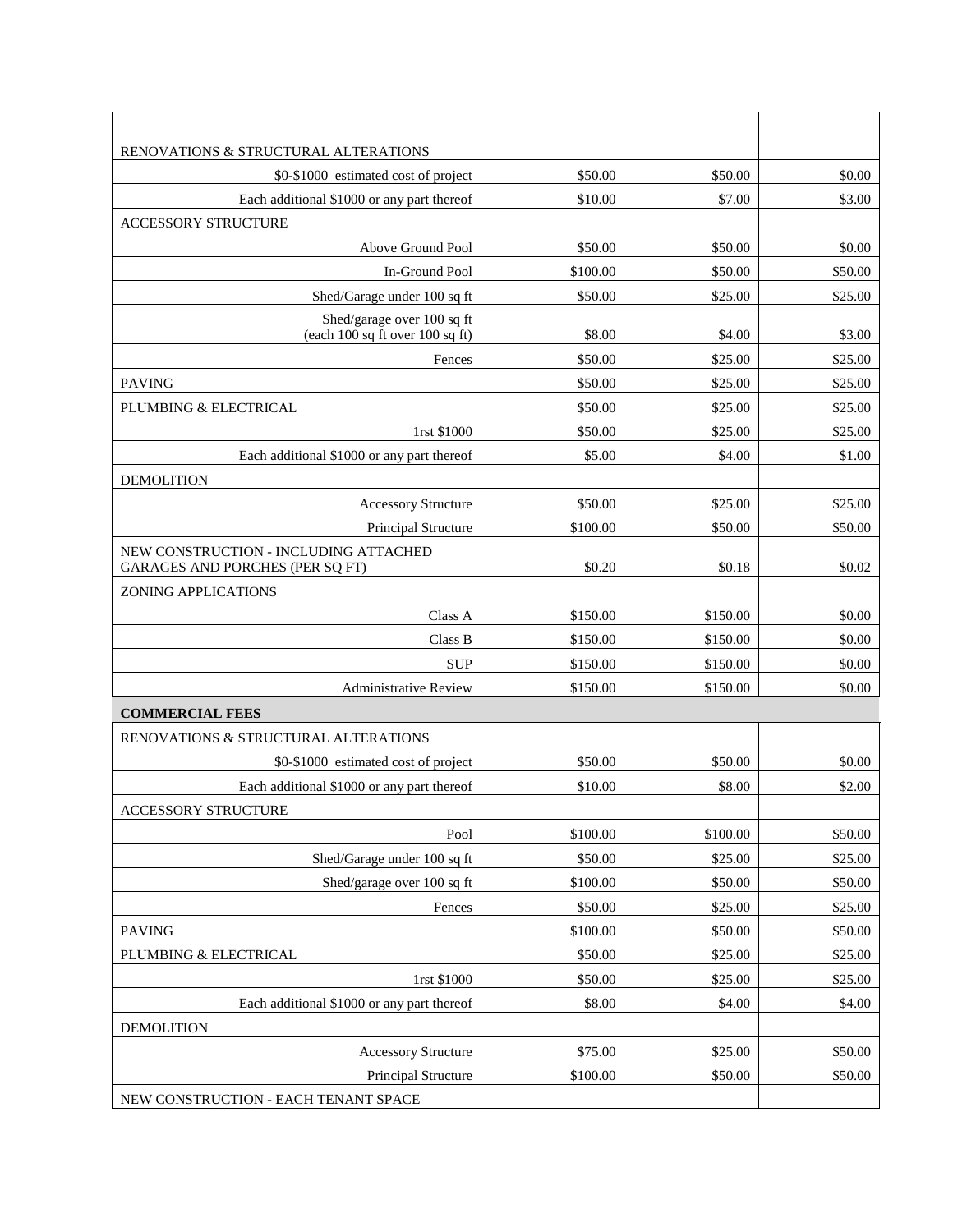| 1rst $20,000$ sqft/sqft                            | \$0.20   | \$0.18   | \$0.02  |
|----------------------------------------------------|----------|----------|---------|
| next 50,000 sqft/sqft                              | \$0.15   | \$0.12   | \$0.03  |
| over 70,000 sqft/sqft                              | \$0.10   | \$0.06   | \$0.04  |
| <b>ZONING APPLICATIONS</b>                         |          |          |         |
| Class A                                            | \$150.00 | \$150.00 | \$0.00  |
| Class B                                            | \$150.00 | \$150.00 | \$0.00  |
| <b>SUP</b>                                         | \$150.00 | \$150.00 | \$0.00  |
| <b>Administrative Review</b>                       | \$150.00 | \$150.00 | \$0.00  |
| <b>SIGNS</b>                                       |          |          |         |
| Residential                                        | \$50.00  | \$20.00  | \$30.00 |
| Commercial Wall                                    | \$50.00  | \$25.00  | \$25.00 |
| <b>Commercial Free Standing</b>                    | \$50.00  | \$25.00  | \$25.00 |
| <b>MOBILE HOMES</b>                                |          |          |         |
| Install                                            | \$50.00  | \$20.00  | \$30.00 |
| <b>AWNINGS</b>                                     |          |          |         |
| Residential                                        | \$25.00  | \$20.00  | \$5.00  |
| Commercial                                         | \$50.00  | \$25.00  | \$25.00 |
| <b>LETTERS OF COMPLIANCE</b>                       |          |          |         |
| All                                                | \$50.00  | \$25.00  | \$25.00 |
| <b>SCHOOL INSPECTIONS</b>                          |          |          |         |
| Buildings with Educational Purposes (per building) | \$150.00 | \$150.00 | \$0.00  |
| Accessory school structures - Non habitable        | \$50.00  | \$50.00  | \$0.00  |
| Accessory school structures - Habitable            | \$75.00  | \$75.00  | \$0.00  |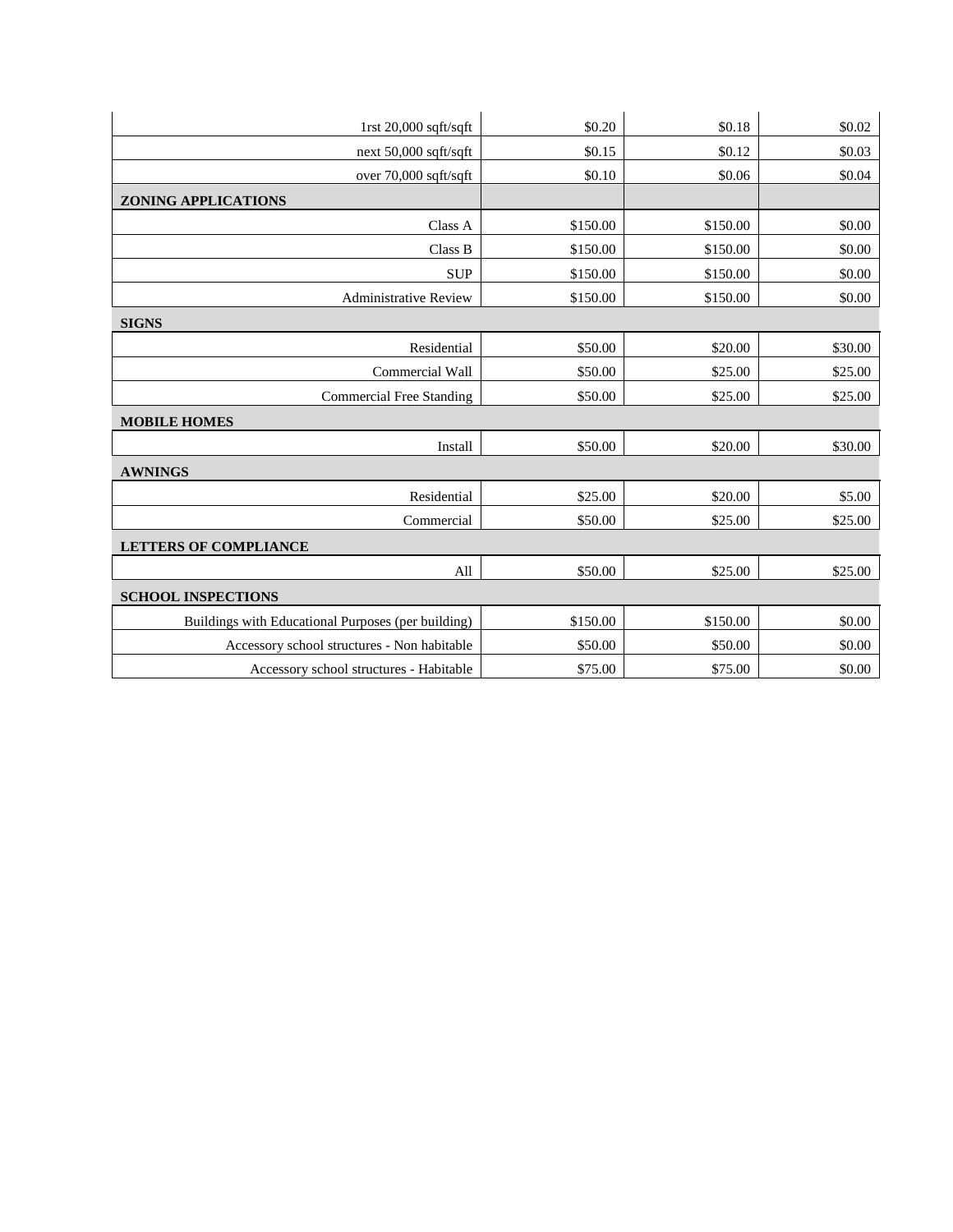## **7.83 Approval of Plan Oversight Committee for Governor's Executive Order 203**

Whereas pursuant to the Governor's Executive Order 203, every municipality with a police force, including the City of Plattsburgh, must perform a comprehensive review of current police force deployments, strategies, policies, procedures, and practices, and develop a plan to improve such deployments, strategies, policies, procedures, and practices, for the purposes of addressing the particular needs of the communities served by such police agency and promote community engagement to foster trust, fairness, and legitimacy, and to address any racial bias and disproportionate policing of communities of color; and

Whereas, the plan was unanimously adopted and submitted to New York State Governor's office on March 31, 2021; and

Whereas, in the Police Reform and Reinvention Collaborative plan, the Public Safety Review Panel recommended the continuation of a Public Safety Citizens' Review Panel to continue to work with the City of Plattsburgh to assist with the development and implementation of the recommendations set forth by the panel; and

Whereas, this will be a working group of community advocates, consisting of five, self-selected members of the original Public Safety Citizens' Review Panel, and the City of Plattsburgh will engage this group as needed during the implementation/execution of this plan and asking the group to provide regular progress reports; and

NOW THEREFORE, Be It Resolved that the Common Council, at the request of the Mayor, hereby establishes a Public Safety Plan oversight committee ("Panel"). The purpose of the Panel is to continue the plan set forth in Executive Order 203; and it is further

RESOLVED, that members of the Panel, per the nominations and selections below, will be approved by the Common Council. Each Panel member will be appointed for a one-year term, and will serve without compensation.

RESOLVED, that the following individuals will be appointed to the Panel:

Bonnie Black Wil Brewer Hilary Rogers Amanda Allen Jaime Douthat

RESOLVED, that the Panel shall vote to elect their Chair and Vice Chair and shall establish their agenda and schedule for meetings at their first meeting; and it is further

RESOLVED, that the Panel shall comply with the New York Open Meetings Law and the New York Freedom of Information Act.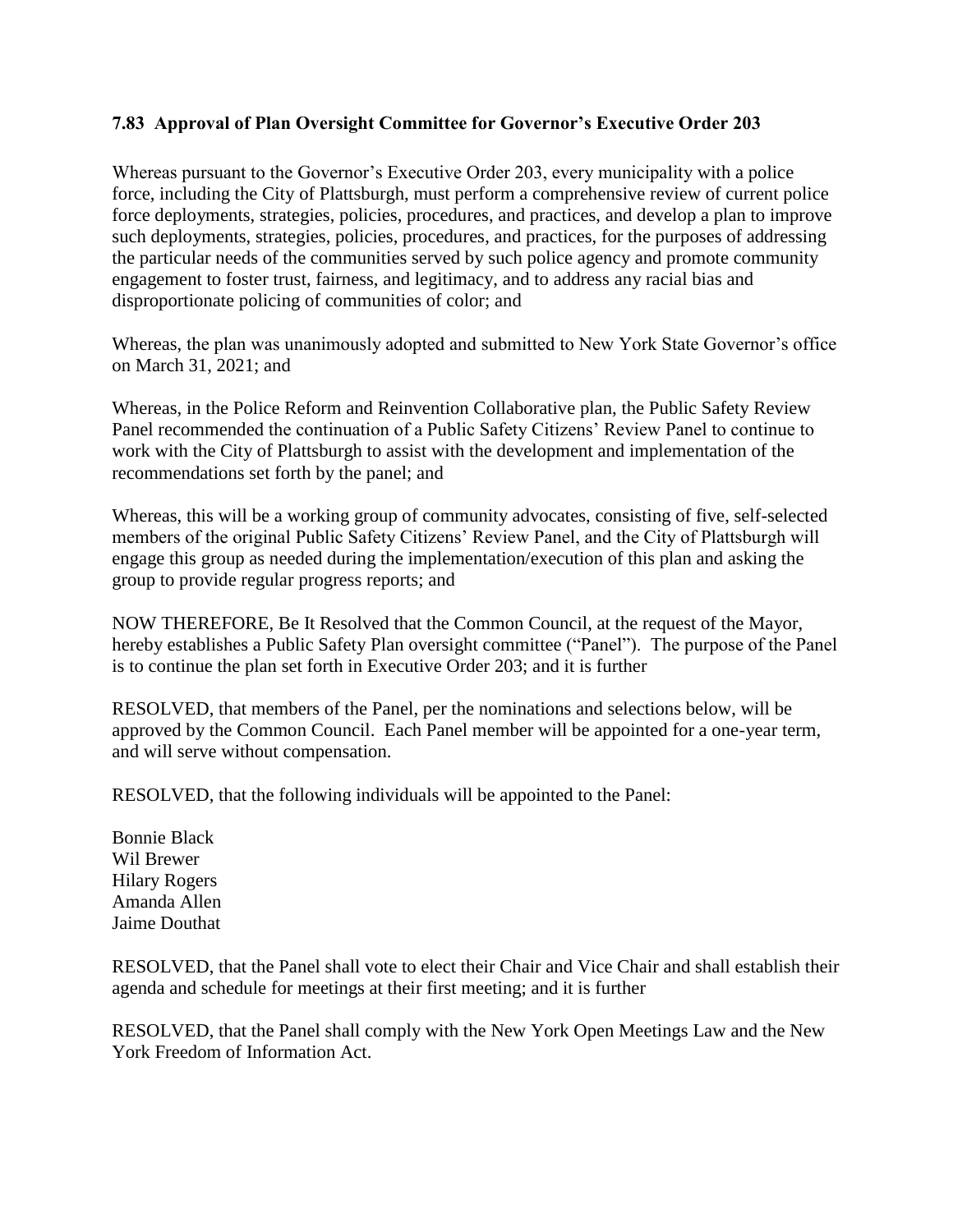# **7.84 Approval of addition to Capital project H5110.79 "2021 Equipment Purchase" - a light duty truck for the Fire Department**

WHEREAS, the Capital Expenditure Plan adopted January 7<sup>th</sup>, 2021, includes a Public Service Equipment category, and

**WHEREAS**, the Infrastructure Division established a 2021 Equipment Purchase project for items included in the Public Service Equipment category of the Capital Expenditure Plan adopted January 7<sup>th</sup>, 2021, and

**WHEREAS,** the cost of the 2021 Equipment Purchase project has been estimated by the Infrastructure Division for the costs of the planned expenditures to purchase items included in the expenditure plan for 2021, and is being revised, as follows:

|                                                                                                                        | 2021<br><b>Capital</b><br><b>Cost</b>        | 2021<br><b>Estimated</b><br><b>Cost</b> | 2021<br><b>Revised</b><br>Cost | 2021<br><b>Revised</b><br>Cost              |
|------------------------------------------------------------------------------------------------------------------------|----------------------------------------------|-----------------------------------------|--------------------------------|---------------------------------------------|
| Heavy duty service truck<br>Ground penetrating radar<br>Excavator forestry attachment<br>Light Duty Utility Truck - FD | \$<br>105,000\$<br>22,000<br>20,000          | 105,000 \$<br>22,000<br>20,000          | 105,000<br>22,000<br>20,000    | \$<br>105,000<br>22,000<br>20,000<br>50,000 |
| Total                                                                                                                  | \$<br>147,000\$                              | 147,000 \$                              | 147,000                        | 197,000<br>\$                               |
| Project Funding:                                                                                                       |                                              |                                         |                                |                                             |
| <b>Water Fund</b><br>Sewer Fund<br><b>General Fund</b><br><b>CHIPS</b>                                                 | \$<br>41,667\$<br>41,667<br>41,666<br>22,000 | 41,667 \$<br>41,667<br>41,666<br>22,000 | 49,000<br>49,000<br>49,000     | \$<br>49,000<br>49,000<br>99,000            |
| Total                                                                                                                  | \$<br><u>147,000\$</u>                       | 147,000<br>\$                           | 147,000                        | 197,000<br>S                                |

Now therefore,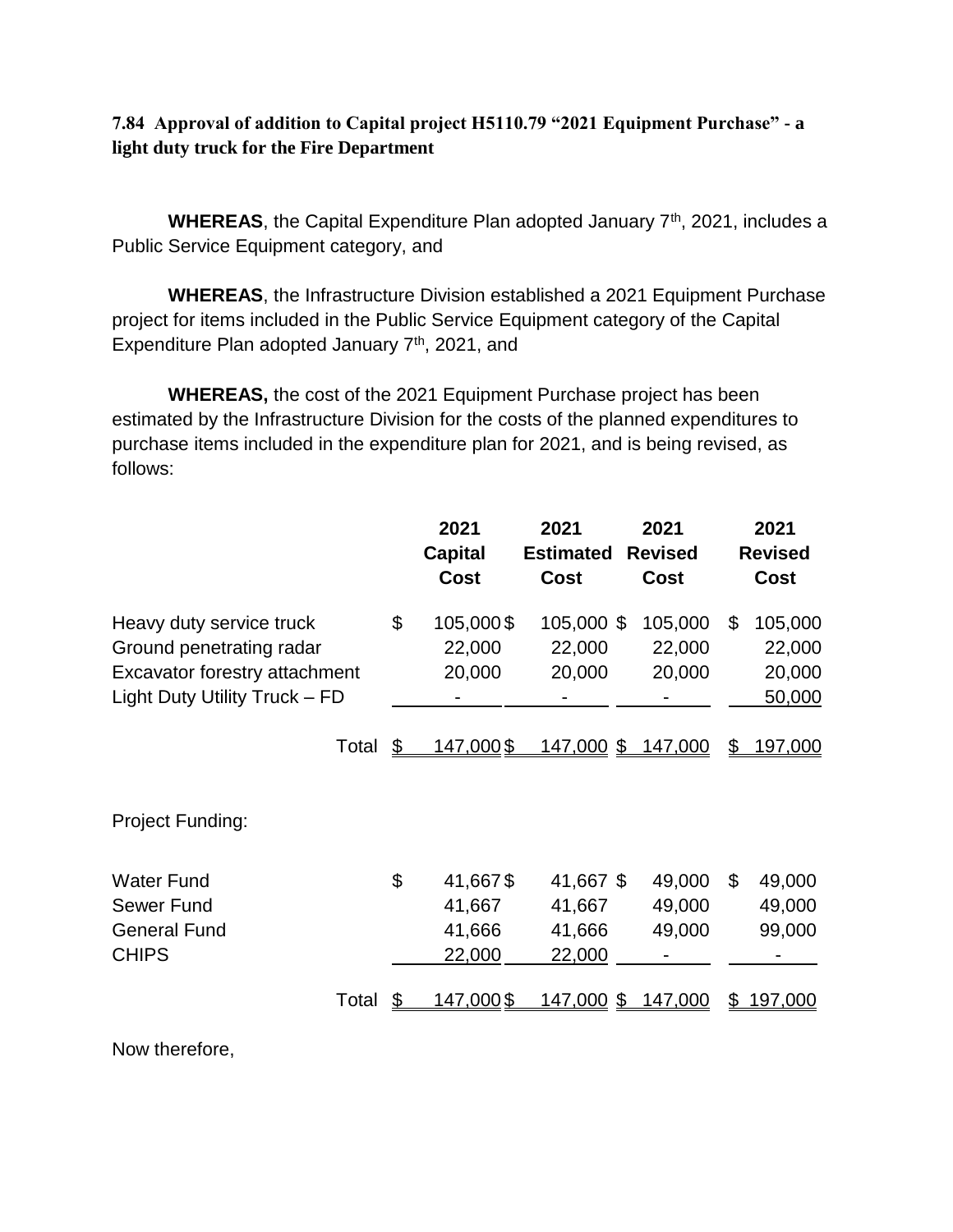**BE IT RESOLVED**, by the Common Council of the City of Plattsburgh, New York, this  $6<sup>th</sup>$  day of May 2021, as follows:

- 1) That, the amount of One Hundred Ninety-seven Thousand and 00/100 (\$197,000.00) Dollars is hereby appropriated for the capital project **2021 Equipment Purchase (H5110.79)** for the revised cost of the equipment listed above and is hereby authorized to be expended for such purpose.
- 2) That, Forty-nine Thousand and 00/100 (\$49,000.00) Dollars of such appropriation be provided by the Water Fund.
- 3) That, Forty-nine Thousand and 00/100 (\$49,000.00) Dollars of such appropriation be provided by the Sewer Fund.
- 4) That, Ninety-nine Thousand and 00/100 (\$99,000.00) Dollars of such appropriation will be provided by the General Fund.
- 5) That, this resolution takes effect immediately.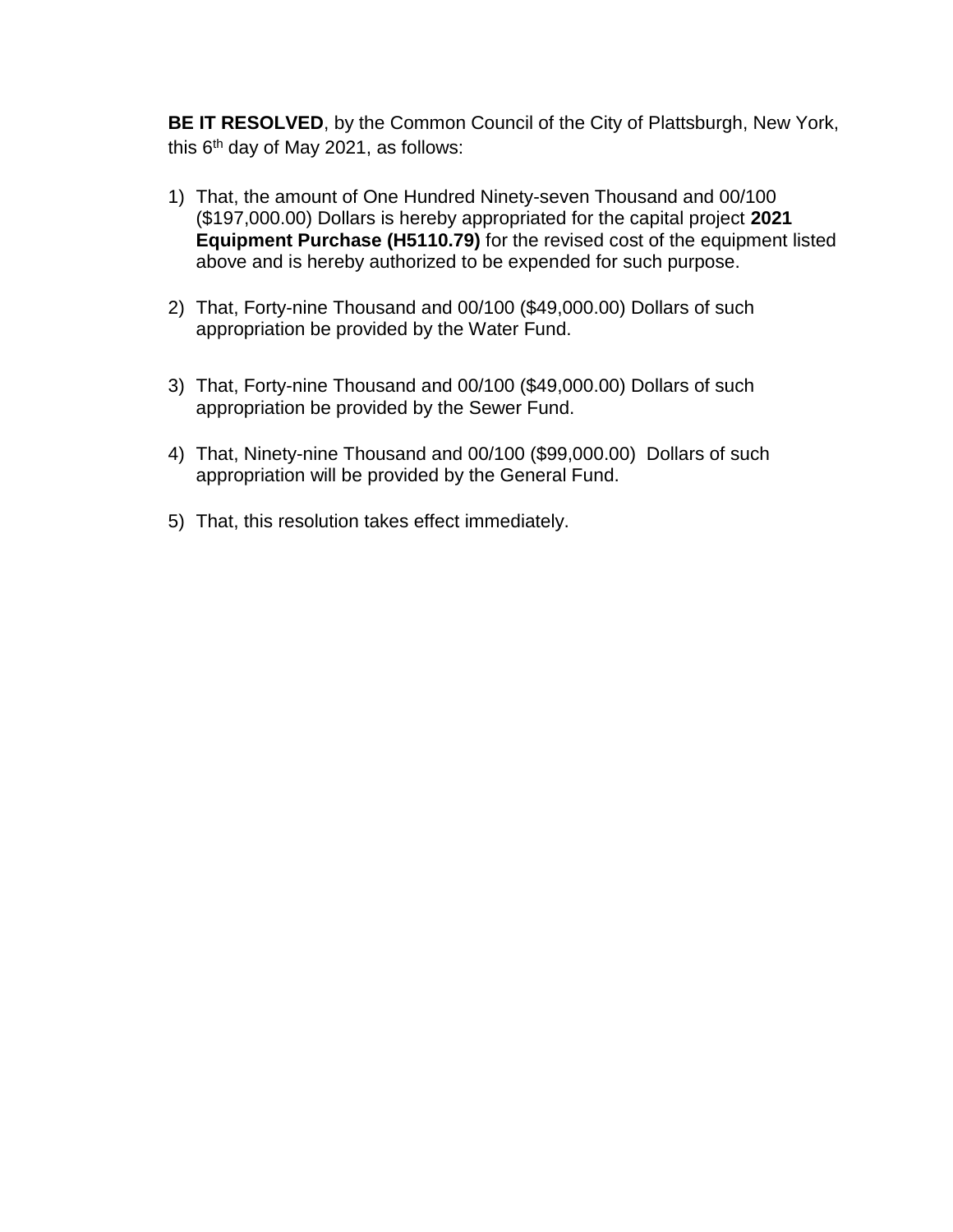#### **7.85 Authorizing revising Capital project H5110.77 – Street resurfacing**

**WHEREAS**, the Capital Expenditure Plan adopted January  $7<sup>th</sup>$ , 2021, includes a Street Resurfacing & Improvements category, and

**WHEREAS**, the Infrastructure Division established a 2021 Street Resurfacing project for items included in the Street Resurfacing & Improvements category of the Capital Expenditure Plan adopted January 7th, 2021, and

**WHEREAS,** the cost of the 2021 Street Resurfacing project has been estimated by the Infrastructure Division for the costs to implement the planned improvements included in the street expenditure plan during 2021, and is being revised and further revised for 2021, as follows:

|                                | 2021<br>Capital<br>Plan |               | 2021<br><b>Estimated</b><br>Cost |               | 2021<br><b>Revised</b><br>Cost |               | 2021<br><b>Revised</b><br>Cost |
|--------------------------------|-------------------------|---------------|----------------------------------|---------------|--------------------------------|---------------|--------------------------------|
| Beekman Street (design)        | \$<br>200,000           | $\mathcal{S}$ | 200,000                          | $\mathcal{S}$ | 136,000                        | $\mathcal{S}$ | 136,000                        |
| Maryland Road (design)         |                         |               |                                  |               | 25,000                         |               | 25,000                         |
| South Peru Street (design)     |                         |               |                                  |               | 19,000                         |               | 19,000                         |
| New York Road (design)         |                         |               |                                  |               | 20,000                         |               | 20,000                         |
| <b>Palmer Street</b>           | 52,000                  |               | 52,000                           |               | 52,000                         |               | 52,000                         |
| <b>White Street</b>            | 25,000                  |               | 25,000                           |               | 25,000                         |               | 25,000                         |
| George Street/Water Alley      | 36,000                  |               | 36,000                           |               | 36,000                         |               | 36,000                         |
| <b>Standish Street</b>         | 44,000                  |               | 44,000                           |               | 44,000                         |               | 44,000                         |
| <b>Riley Avenue</b>            | 55,000                  |               | 55,000                           |               | 55,000                         |               | 55,000                         |
| Cogan Ave. - Cornelia-Park     |                         |               |                                  |               |                                |               | 1,517,950                      |
| Miscellaneous Paving           | 25,000                  |               | 25,000                           |               | 25,000                         |               | 25,000                         |
| Misc. sidewalks & ADA improve. | 50,000                  |               | 50,000                           |               | 50,000                         |               | 50,000                         |
| Total                          | \$<br>487,000           | \$            | 487,000                          | \$            | 487,000                        |               | \$2,004,950                    |
| Project Funding:               |                         |               |                                  |               |                                |               |                                |
| <b>General Fund</b>            | \$<br>302,000           | \$            | 302,000                          | \$            | 302,000                        |               | \$1,519,950                    |
| CHIPS – NYS Funding            | 185,000                 |               | 185,000                          |               | 185,000                        |               | 485,000                        |
| Total                          | \$<br>487,000           | \$            | 487,000                          | \$            | 487,000                        | \$            | 2,004,950                      |
| Now therefore,                 |                         |               |                                  |               |                                |               |                                |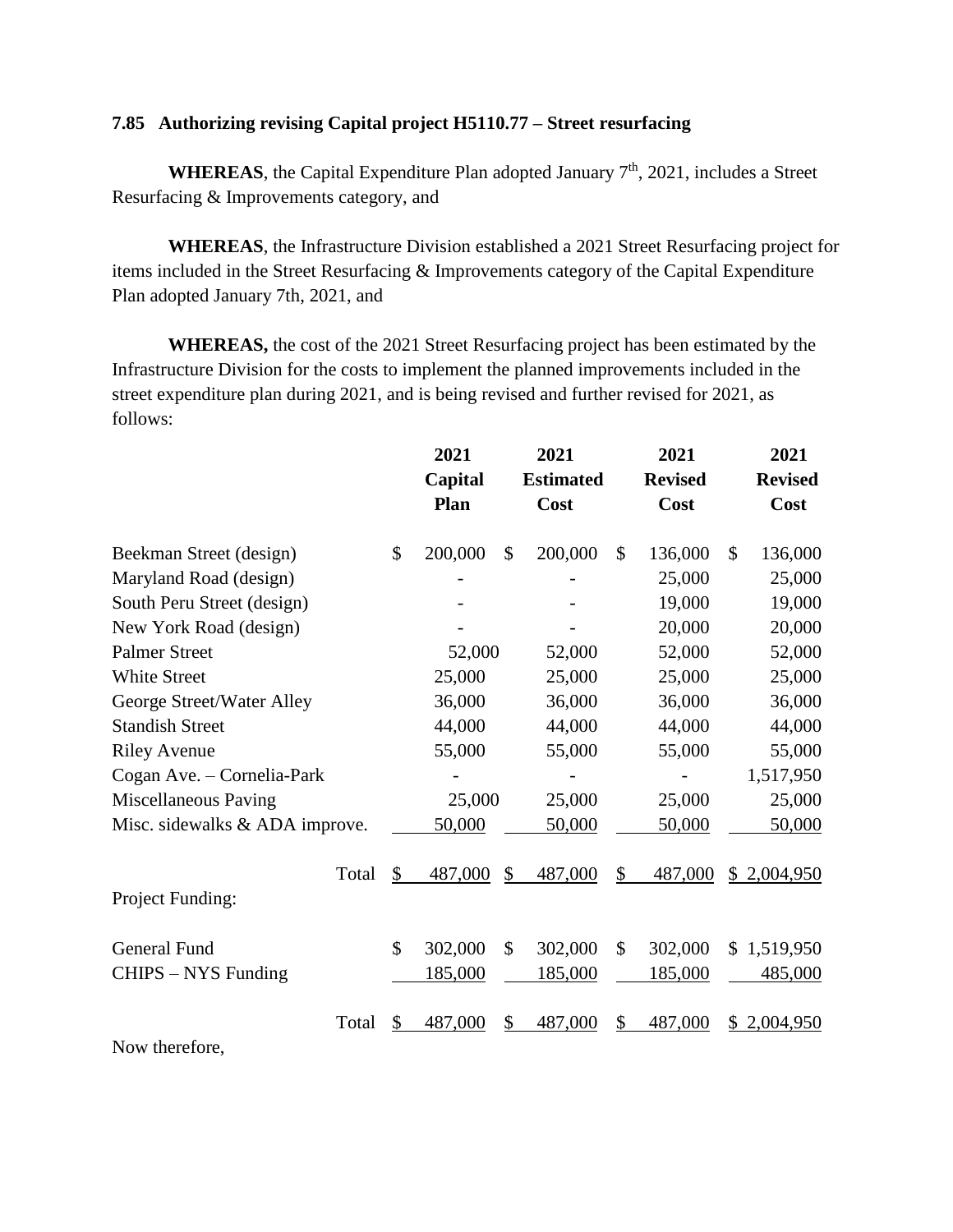**BE IT RESOLVED**, by the Common Council of the City of Plattsburgh, New York, this 6 th day of May 2021, as follows:

- 1) That, the amount of Two Million Four Thousand Nine Hundred Fifty and 00/100 (\$2,004,950.00) Dollars is hereby appropriated for the capital project **2021 Street Resurfacing (H5110.77)** for the cost of the revised project items listed above and is hereby authorized to be expended for such purpose.
- 2) That, the amount of one Million Five Hundred Nineteen Thousand Nine Hundred Fifty and 00/100 (\$1,519,950.00) Dollars of such appropriation be provided by an advance from the General Fund to be reimbursed by a BAN or serial bonds issued by the City of Plattsburgh as permanent funding for the project.
- 3) That, the amount of Four Hundred Eight-five Thousand and 00/100 (\$485,000.00) Dollars of such appropriation be provided by funding from the Consolidated Local Street and Highway Improvement Program (CHIPS) sponsored by New York State.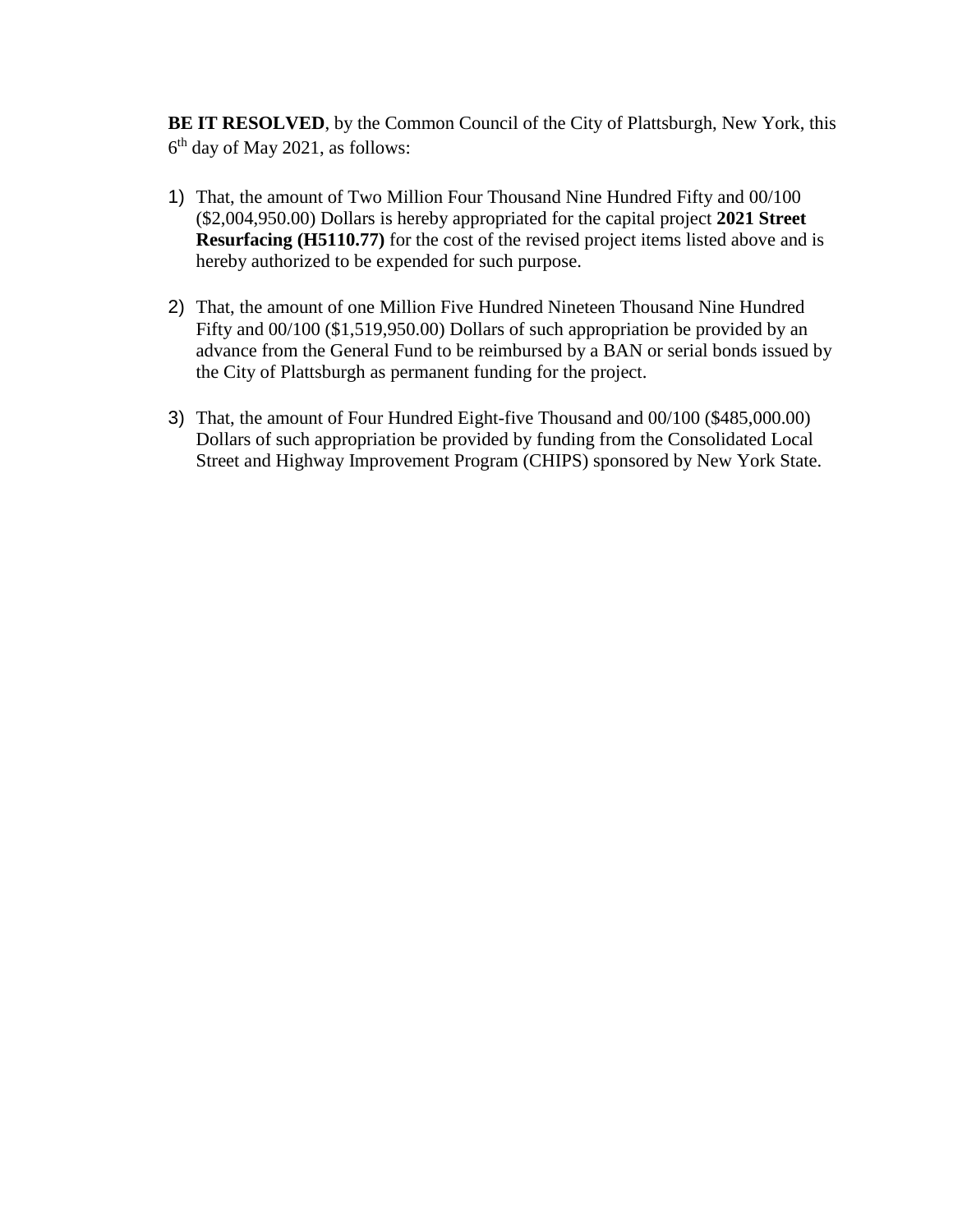#### **7.86 Authorizing Budget Adjustment for Temporary Office Staff**

WHEREAS, the 2021 General, Water and Sewer Fund budgets do not make sufficient appropriations for DPW temporary office staff expenses; and

WHEREAS, DPW has requested to provide for temporary office staff costs for approximately three months in 2021;

NOW, THEREFORE, BE IT RESOLVED, the Common Council Authorizes the City Chamberlain to adjust the General, Water and Sewer Fund budgets, as follows:

| Increase: Water Fund – Trans. & Dist. Contract Services | 48340000-4430 \$6,000.00 |            |
|---------------------------------------------------------|--------------------------|------------|
| Increase: Sewer Fund – Sanitary Sewer Contract Services | 58120000-4430 \$6,000.00 |            |
| Decrease: General Fund – Street Admin. Regular Payroll  | 15010000-1100            | \$4,000.00 |
| Decrease: Water Fund – Water Admin. Regular Payroll     | 48310000-1100            | \$4,000.00 |
| Decrease: Sewer Fund – Sewer Admin. Regular Payroll     | 58110000-1100            | \$4,000.00 |

To provide for unbudgeted appropriations for temporary employee services in the Public Works office in the interim of hiring a permanent office clerical staff position. The budget adjustment reduces the General Fund budget for 2021 by \$4,000, and increases the Water and Sewer Fund budgets for appropriations by \$2,000 each in 2021.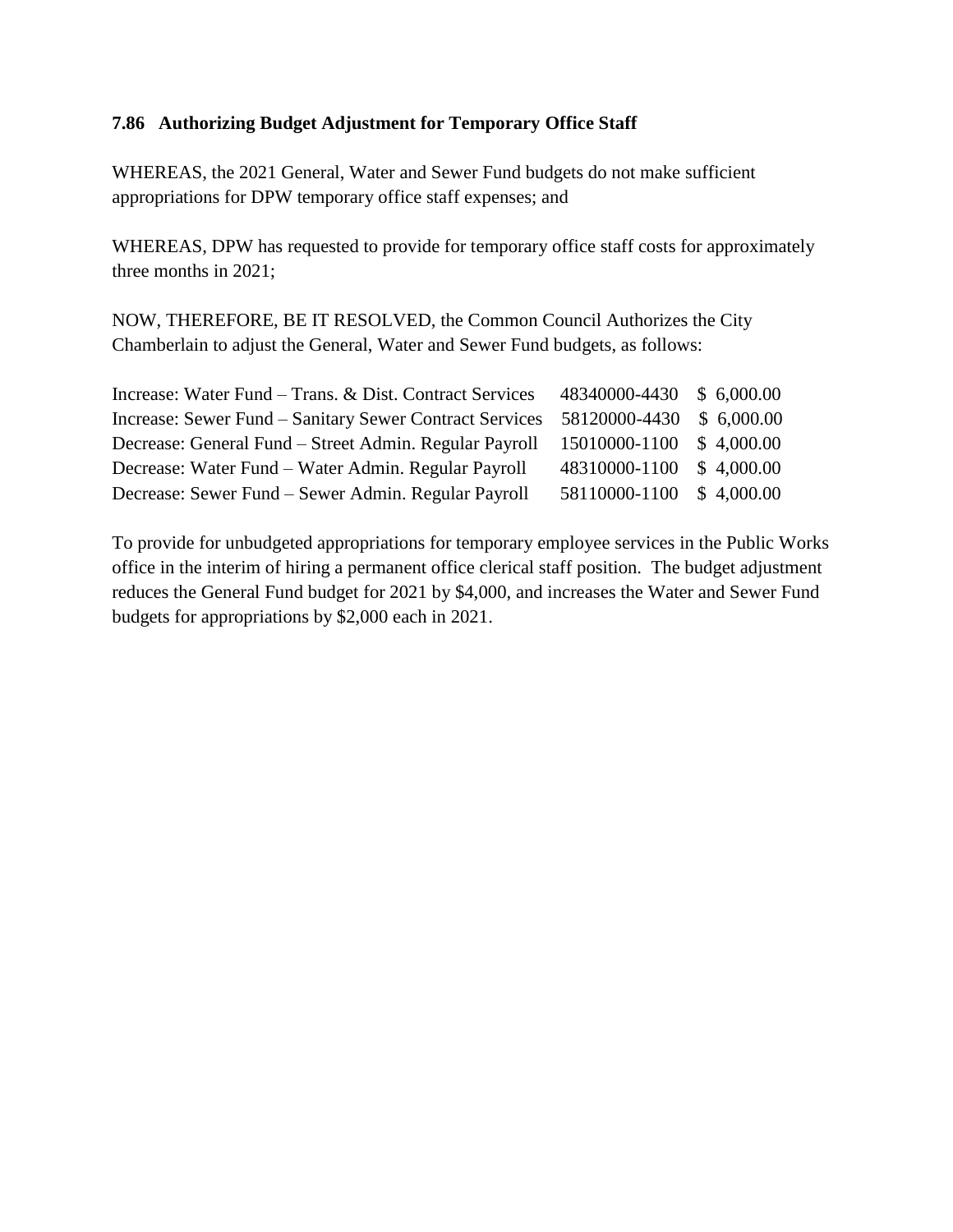#### **7.87 Authorizing Budget Adjustment to General Fund Municipal Buildings Capital outlay**

**WHEREAS**, the 2021 General Fund budget does not make appropriations for the repair of the City Hall Place information building to return it to service in 2021; and

**WHEREAS**, the City Chamberlain is requesting to appropriate for the unbudgeted costs in the Capital Outlay account in the Municipal Buildings department costs for the fiscal year 2021;

# **NOW, THEREFORE, BE IT RESOLVED, the Common Council Authorizes the City Chamberlain to adjust the General Fund budget, as follows:**

| Increase: General Fund – Municipal Buildings       | 11620000-3000 \$15,000.00 |             |
|----------------------------------------------------|---------------------------|-------------|
| Increase: General Fund – Appropriated Fund Balance | 1-0599                    | \$15,000.00 |

To provide for an unbudgeted appropriation for repair of the City Hall Place information building through an increase to the Municipal Buildings budget of the General Fund. The adjustment increases the General Fund budget for appropriations in 2021 by \$15,000.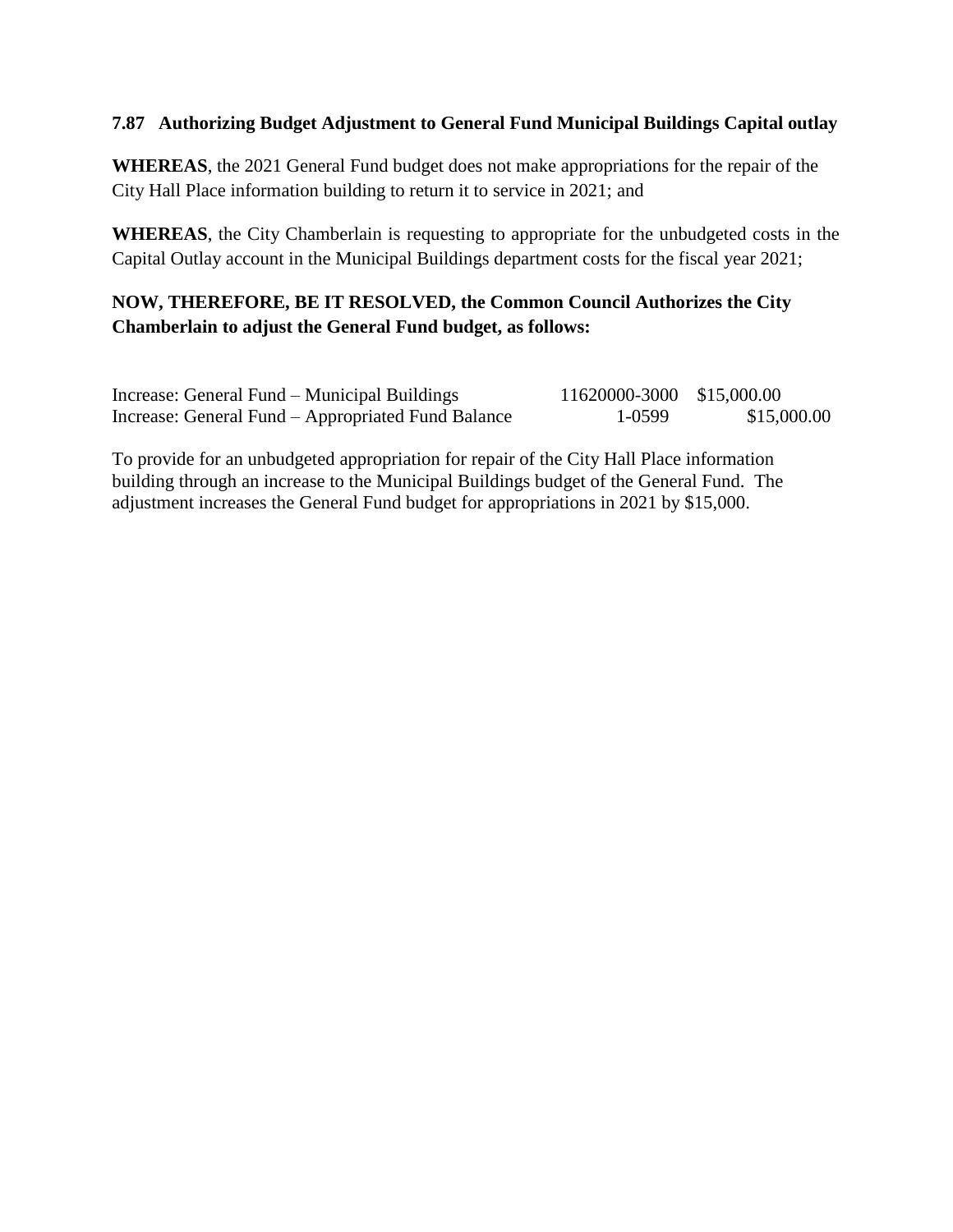# **7.88 Authorizing award of the construction phase of the Riley Avenue Extension Water Line Project.**

Resolution awarding the construction phase of the Riley Avenue Extension water line project to Steven E. Fuller Excavation, Inc. for a lump sum total of \$124,900.00.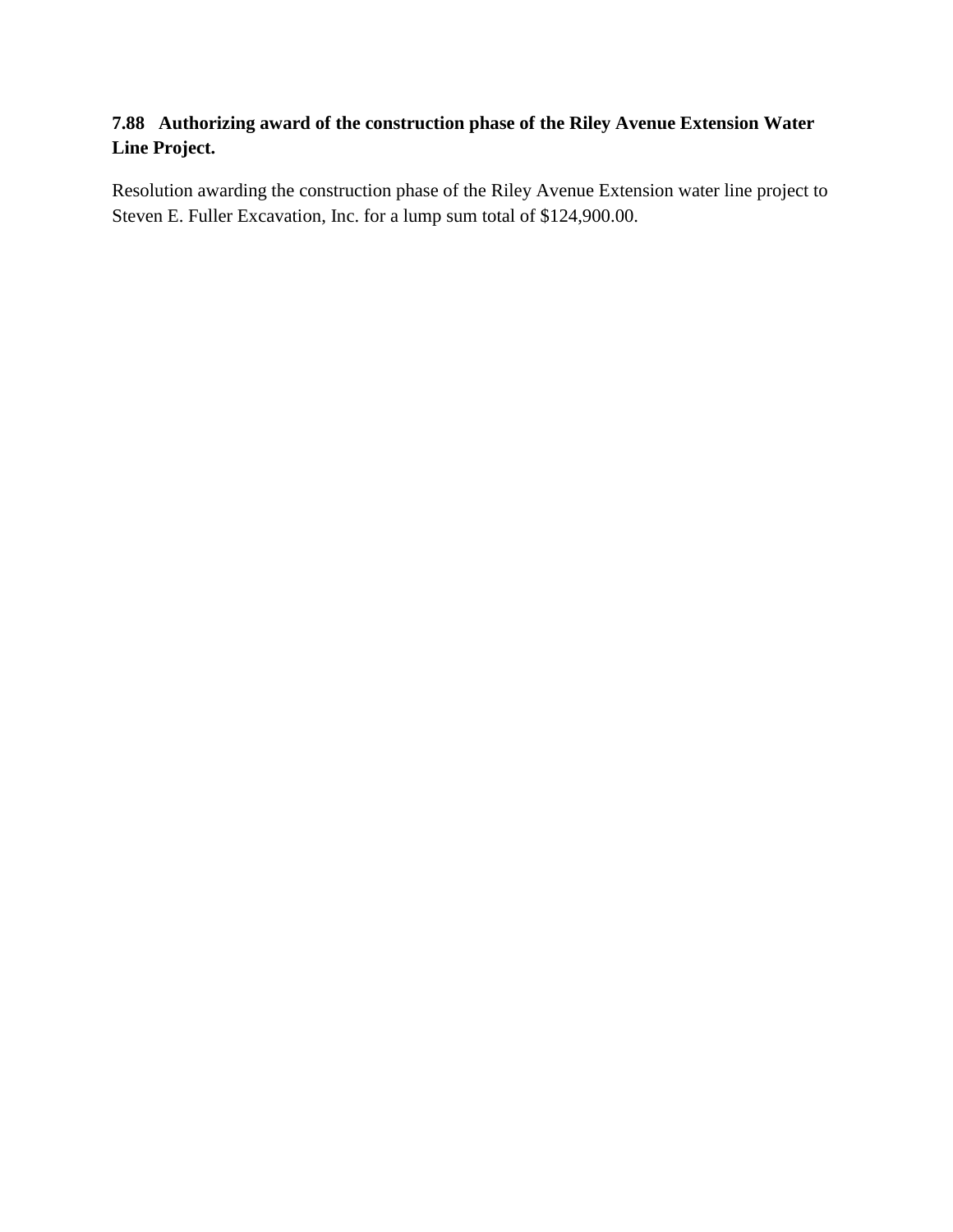# **7.89 Authorizing Bond Issuance to pay for Infrastructure Improvements**

A RESOLUTION AUTHORIZING THE ISSUANCE OF \$1,519,950 BONDS OF THE CITY OF PLATTSBURGH, CLINTON COUNTY, NEW YORK, TO PAY A PORTION OF THE COST OF THE RECONSTRUCTION AND RESURFACING OF STREETS, THROUGHOUT AND IN AND FOR SAID CITY. (PROJECT NO H5110.77)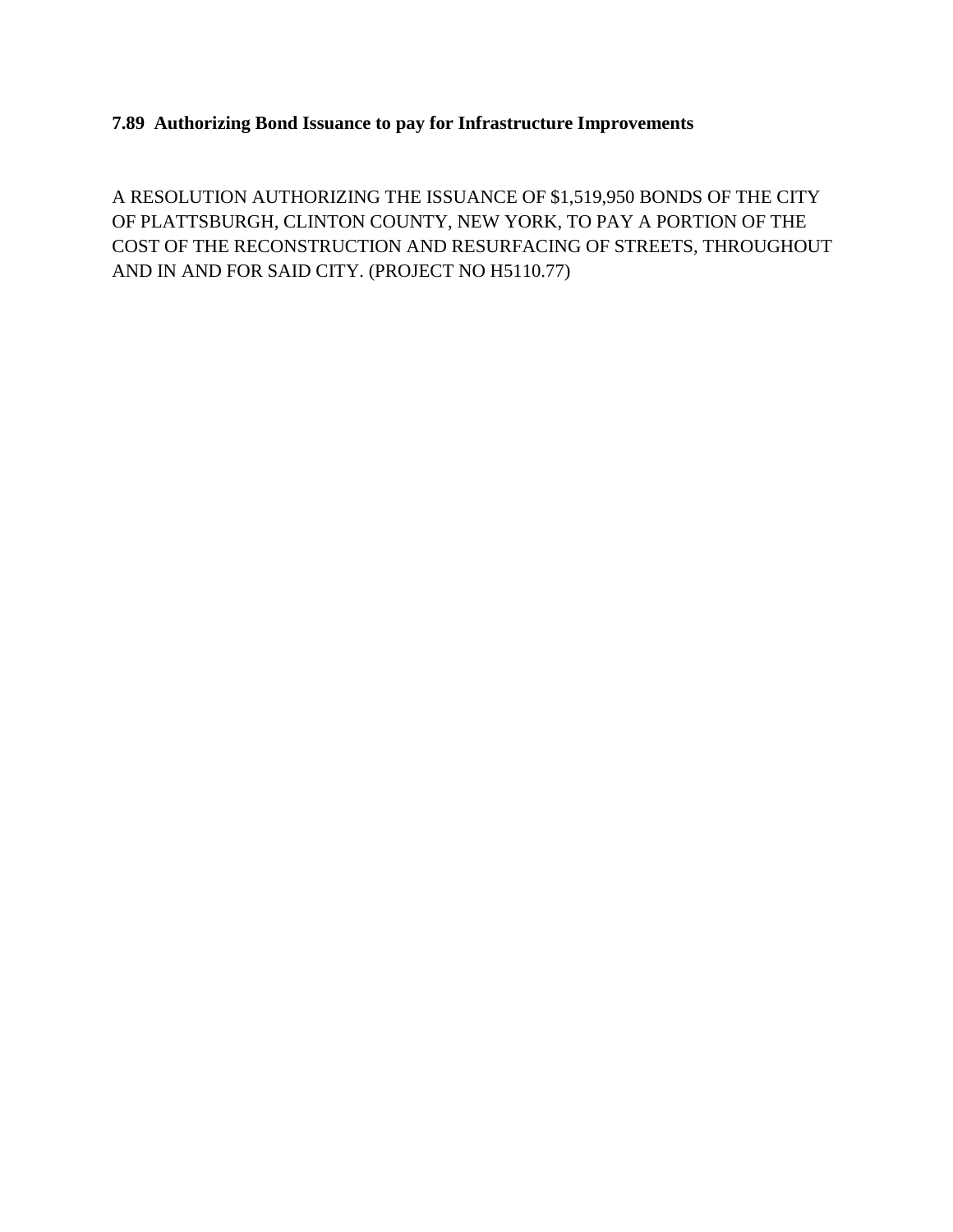# **7.90 Authorizing Street closure –Brinkerhoff (Marion to Margaret)**

Request from Strand Center for the Arts to close Brinkerhoff Street (from Marion to Margaret Street) for a Mother's Day Market. The requested date is Saturday, May 8, 2021 from 9am to 2:30pm.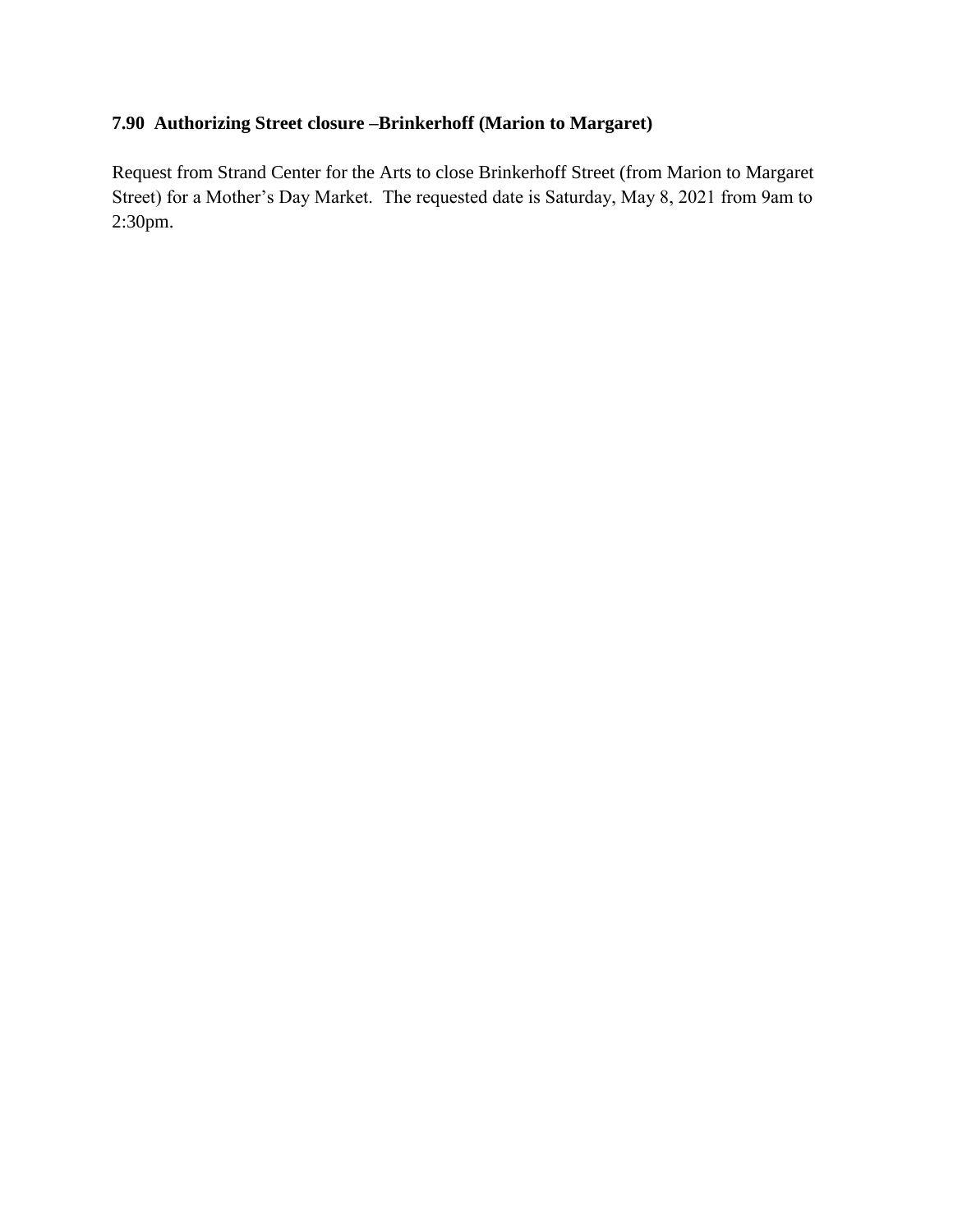## **7.91 Authorizing Right of Entry property license agreement**

Request that the Mayor is authorized to sign a "Right of Entry Property License Agreement" with Lake Forest Senior Living Community Inc to enter the City of Plattsburgh property located on Ohio Avenue and Nevada Oval adjacent to the property owned by Lake Forest to perform Vegetation Maintenance Work. The intent is to create window views of the lake while avoiding clear cutting and also avoiding removing any trees which may cause erosion of the lake shore area, banks, or impact the structural integrity of the rail lines.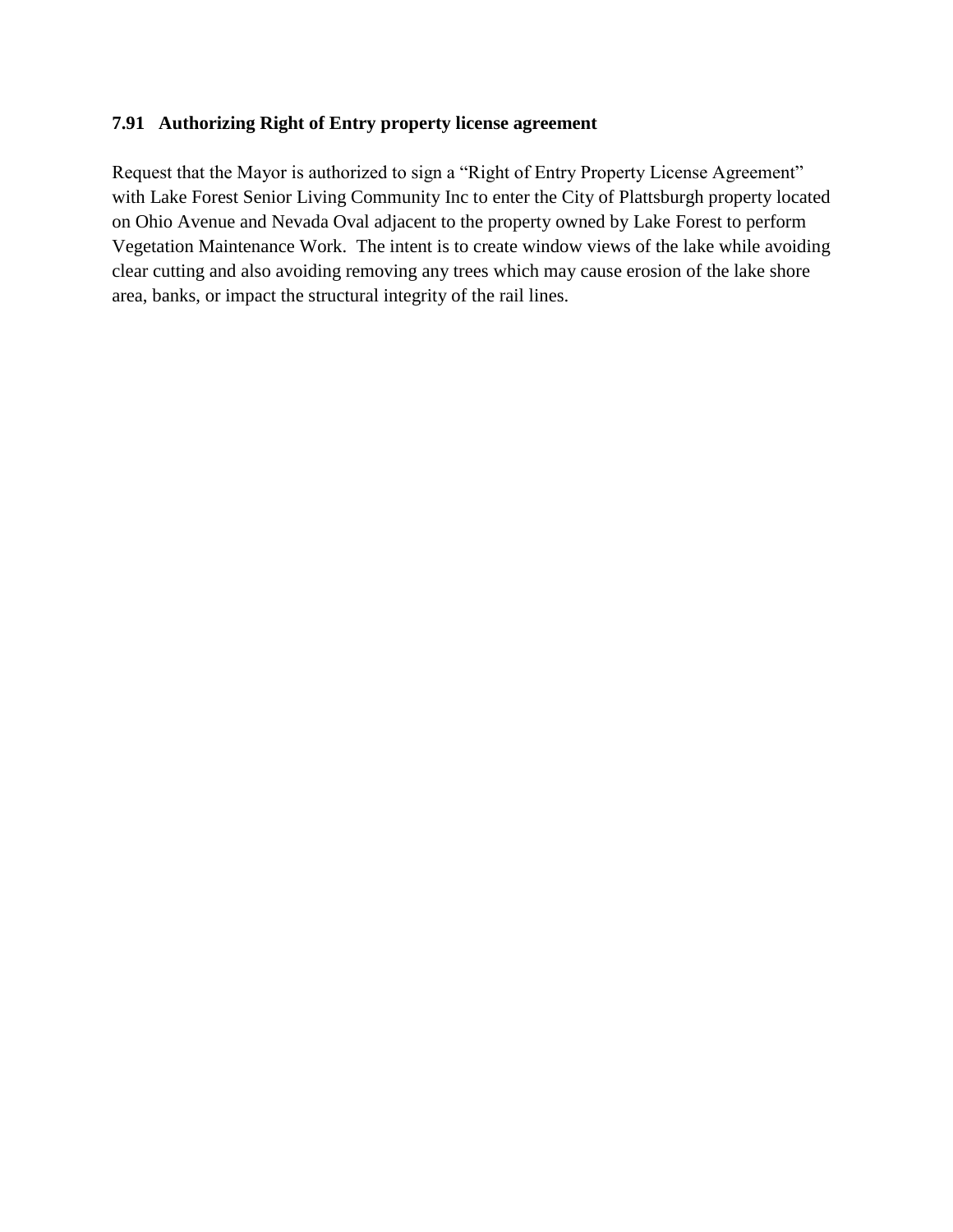# **7.92 Authorizing the Mayor to sign Fishing Tournament agreement**

**RESOLVED:** In accordance with the request therefore the Common Council approves that the Mayor is authorized to sign an agreement with Bass LLC and Adirondack Coast Visitors Bureau to host "2021 Bassmaster Elite Series" from July 8-11, 2021.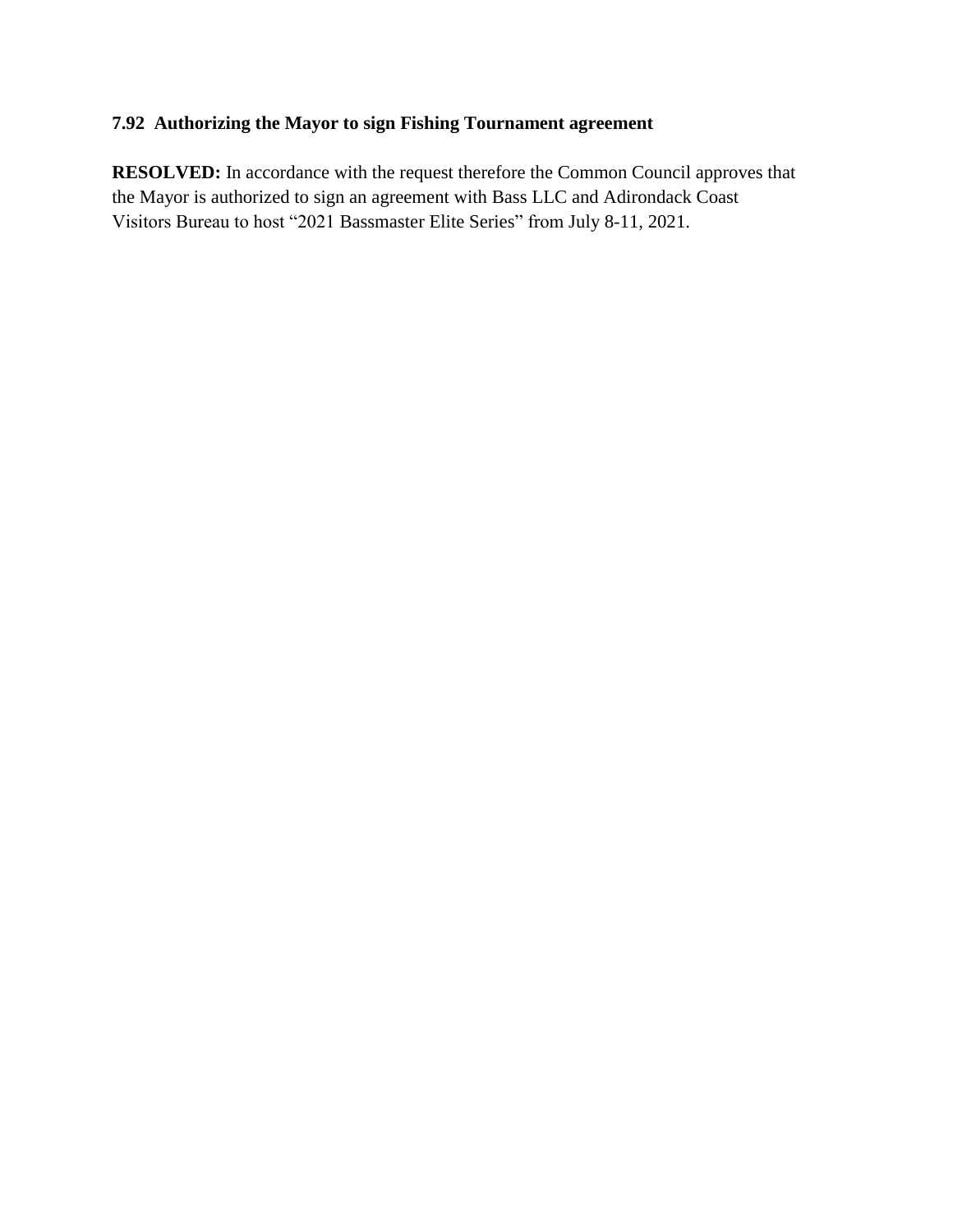### **7.93 Authorizing Agreement with Hydrosource Associates**

**WHEREAS**, The City is in the process of developing a well field near Mead Dam; and

**WHEREAS**, Further development requires approval from regulatory agencies and assistance with drilling services; and

**BE IT RESOLVED, The Common Council Authorizes the Mayor of Plattsburgh to execute all necessary documents for a contract amendment with HydroSource Associates:**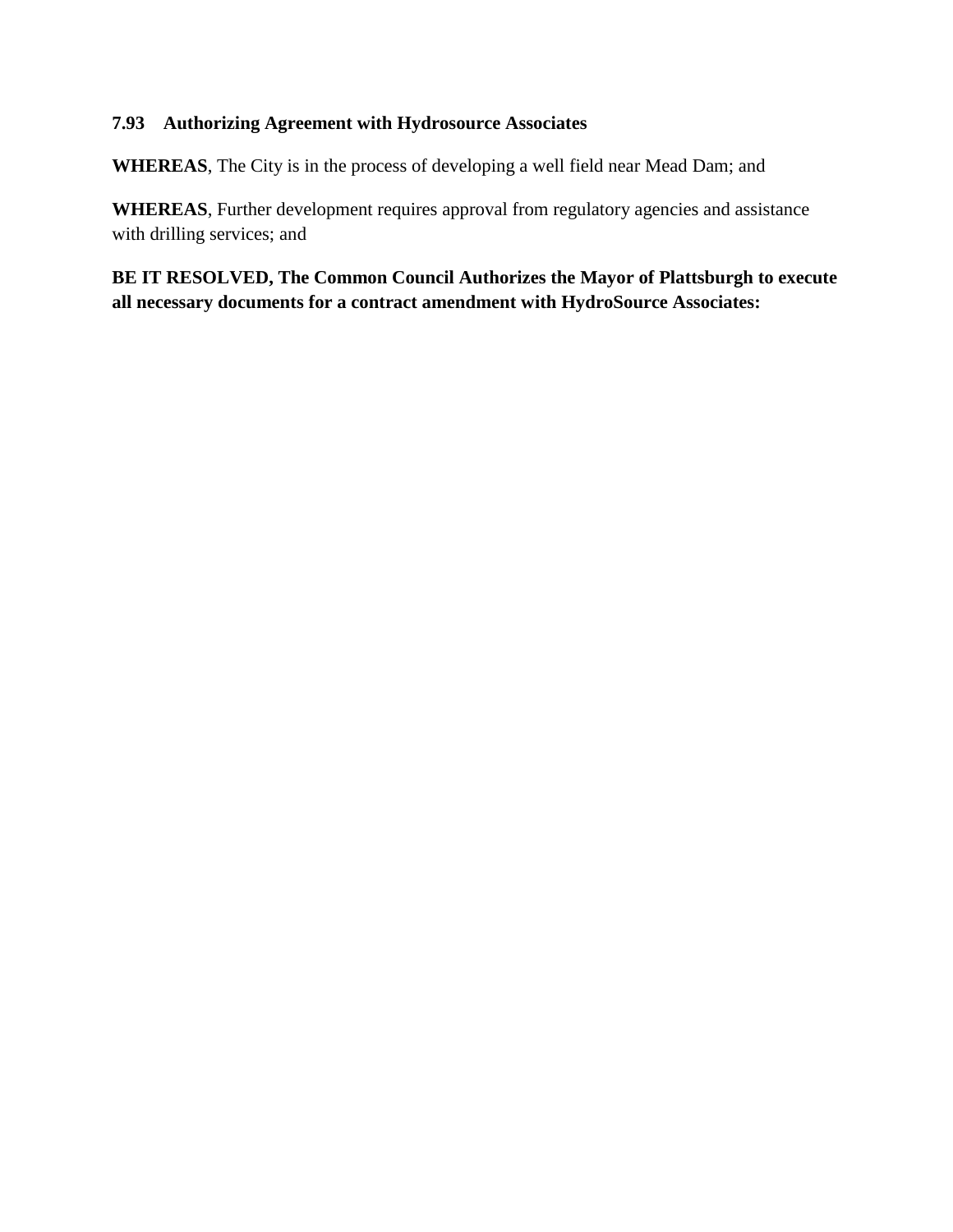#### **7.94 Authorizing Budget Adjustment – Water Fund Activated Carbon Purchase**

**WHEREAS**, the following resolution was adopted on May  $6<sup>th</sup>$ , 2021; and

**WHEREAS**, the 2021 Water Fund budget has not made appropriations for the cost of the purchase of activated carbon; and

**WHEREAS**, the Common Council approved the purchase of the material for water processing at the April  $15<sup>th</sup>$ , 2021 meeting;

# **NOW, THEREFORE, BE IT RESOLVED, the Common Council Authorizes the City Chamberlain to adjust the Water Fund Budget, as follows:**

| Increase: Water Fund – Appropriated Fund Balance | 4-0599                    | \$78,960.00 |
|--------------------------------------------------|---------------------------|-------------|
| Increase: Water Fund – Materials and Supplies    | 48330000-4330 \$78,960.00 |             |

To provide for an increase in total appropriations and appropriated fund balance for the Water Fund for the unbudgeted cost of purchasing activated carbon for the water purification processes. The budget adjustment increases the Water Fund budget for appropriations and appropriated fund balance in 2021 by \$78,960.00. The acquisition of the material was approved in resolution number 7.63 dated April  $15<sup>th</sup>$ , 2021, by the Common Council.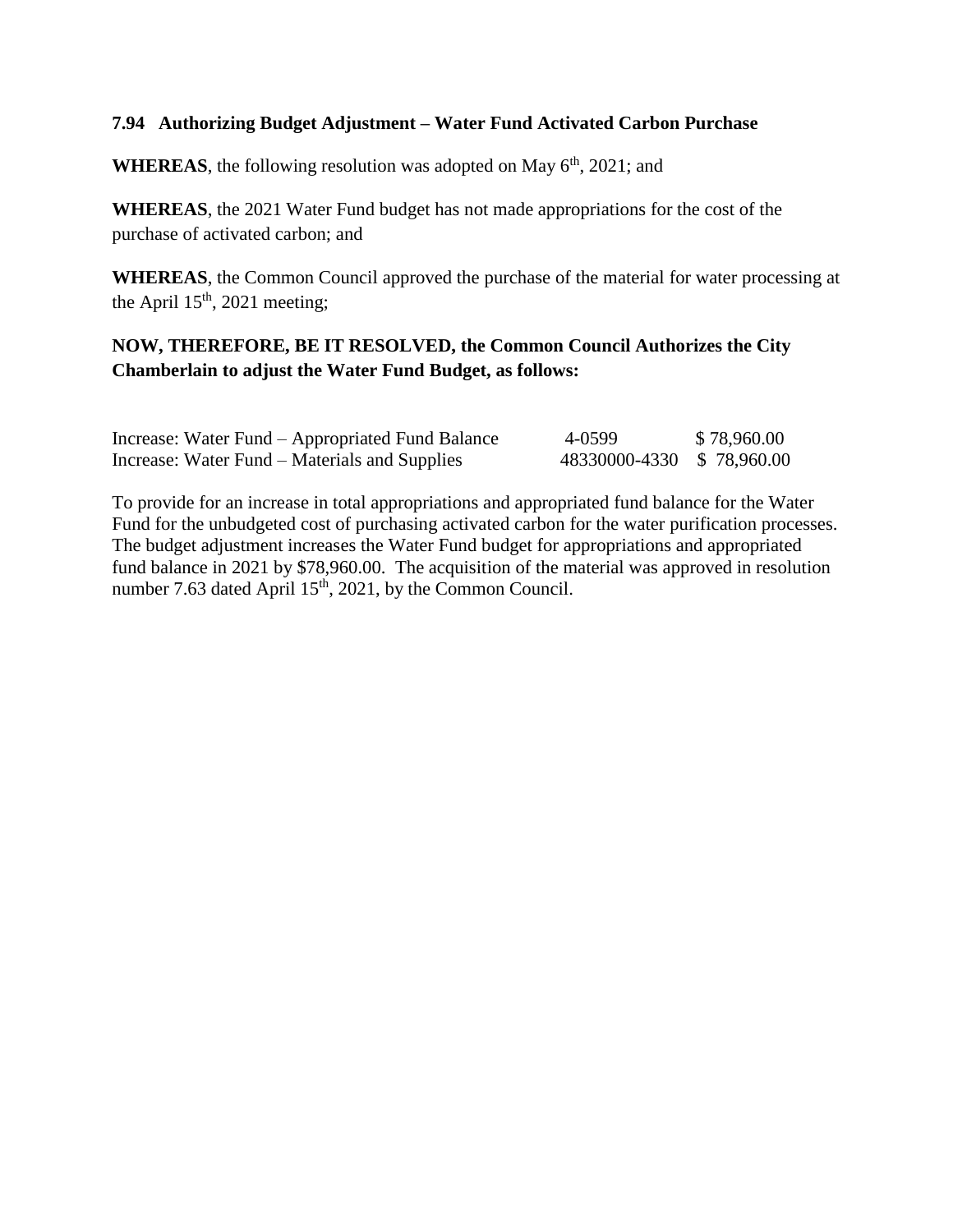## **7.95 Authorizing Memorandum of Understanding with Maui North**

**WHEREAS**, the City of Plattsburgh is undertaking a number of placemaking efforts downtown; and

**WHEREAS**, the Clinton County Health Department is offering a "Lighter, Quicker, Cheaper" grant opportunity to build upon community placemaking efforts; and

**WHEREAS**, the City has identified the need and desire to build upon placemaking efforts by installing artistic bike racks to highlight our region's art scene and increase walkability within downtown and would like to partner with a long standing downtown outdoor recreation business to collaborate and apply for grant funds to install bike racks within the downtown footprint; and

**WHEREAS,** Maui North was awarded an \$8,000 grant from the CCHD to purchase custom bike racks within the downtown; and

**RESOLVED**, that the City of Plattsburgh enter into a Memorandum of Understanding with the Maui North to collaborate and provide recreational and cultural benefits to City residents along with multitudes of visitors; and further be it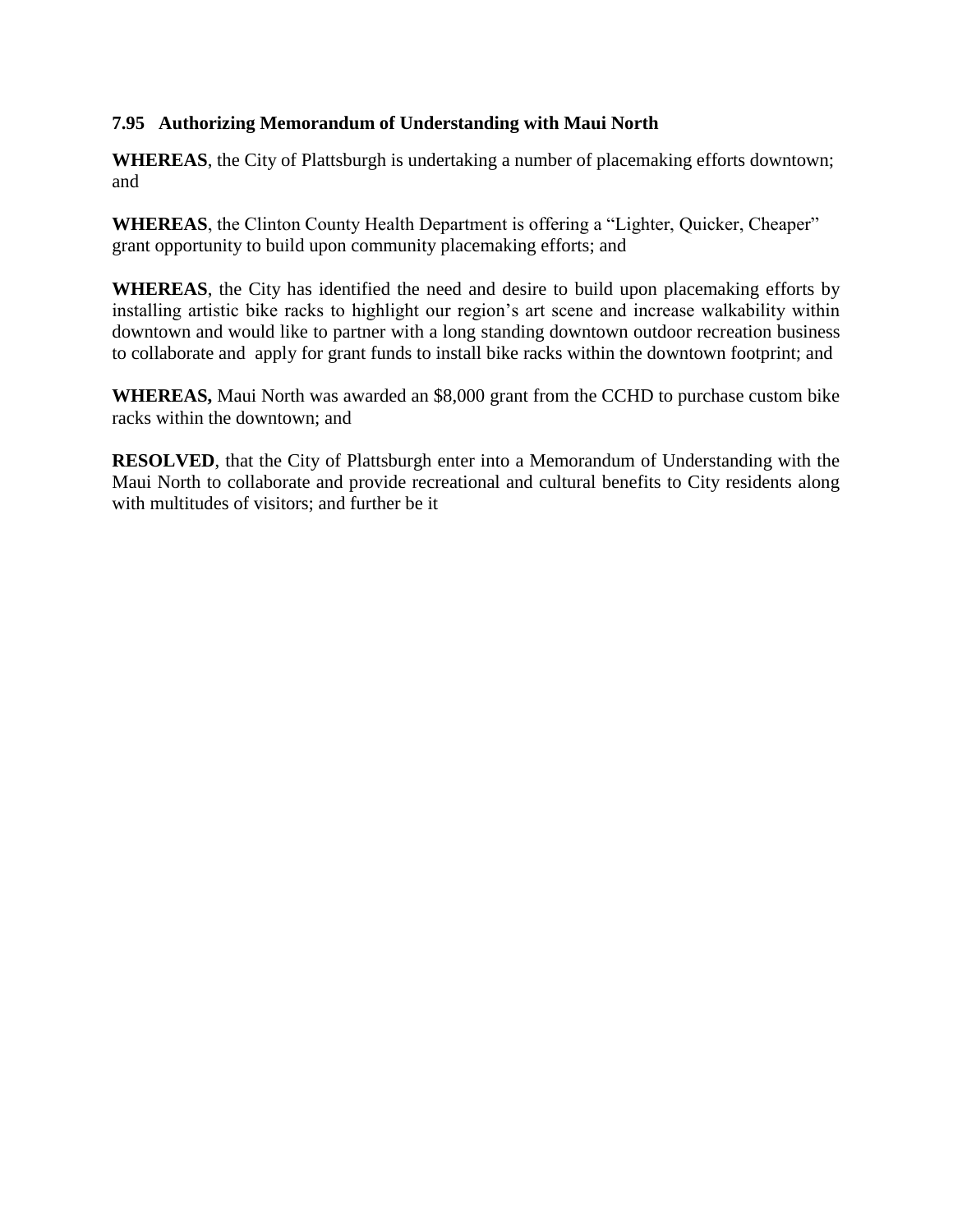## **7.96 Authorizing Northern Border Regional Commission Grant**

**WHEREAS**, the City of Plattsburgh is pursuing a grant opportunity to increase downtown walkability in support of complete streets; and

**WHEREAS**, the extension of the sidewalk on Cumberland Avenue towards North Margaret St. has been identified as an opportunity to complete pedestrian access along the Empire State Trail, thus supporting both complete streets initiatives and regional tourism; and

**WHEREAS**, the City is applying for grant funds from the Northern Border Regional Commission (NBRC) State Economic & Infrastructure Development Investment Program; and

**NOW, THEREFORE, BE IT RESOLVED, the Common Council supports the NBRC grant application and authorizes the Mayor to sign and authorize all NBRC application materials and investment documents.**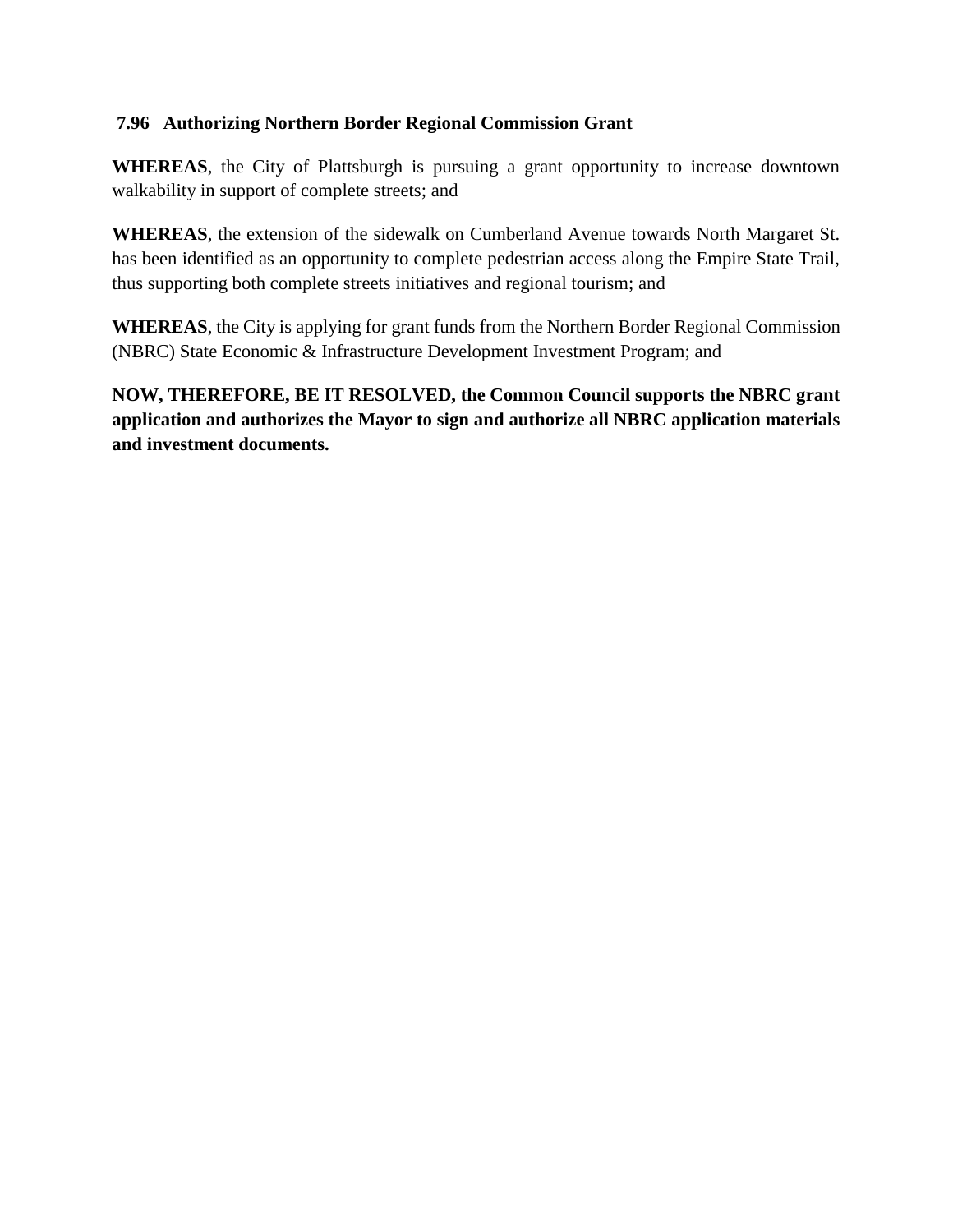#### **7.97 Authorizing Budget Adjustment – General Fund Rec Complex (City Beach**

**Dog park)** WHEREAS, the following resolution was adopted on May  $6<sup>th</sup>$ , 2021; and

**WHEREAS**, the 2021 Rec Complex Fund budget does not make appropriations for the expansion of the dog park at the City beach site; and

**WHEREAS**, the City Chamberlain is requesting to appropriate for the unbudgeted costs in the Rec Complex Fund budget for the fiscal year 2021;

# **NOW, THEREFORE, BE IT RESOLVED, the Common Council Authorizes the City Chamberlain to adjust the General Fund budget, as follows:**

| Increase: General Fund – Transfer Rec Complex            | 19151000-9000 \$10,700.00 |                           |
|----------------------------------------------------------|---------------------------|---------------------------|
| Decrease: General Fund – Appropriated Fund Balance       | 1-0599                    | \$10,700.00               |
| Increase: Rec Complex Fund – Crete Capital Outlay        | 27220000-3000 \$10,700.00 |                           |
| Increase: Rec Complex Fund - Inter-fund Revenues General |                           | 00002228-2810 \$10,700.00 |

To provide for unbudgeted appropriations for the Rec Complex Fund in 2021 for expanding the dog park at the City Beach which will be partially funded by contributions made through the CCBR. The budget adjustment increases the General Fund Budget for 2021 by \$10,700.00 for transfers to the Rec Complex Fund and the Rec Complex Fund budget for estimated revenues and appropriations will both increase in 2021 by \$10,700.00.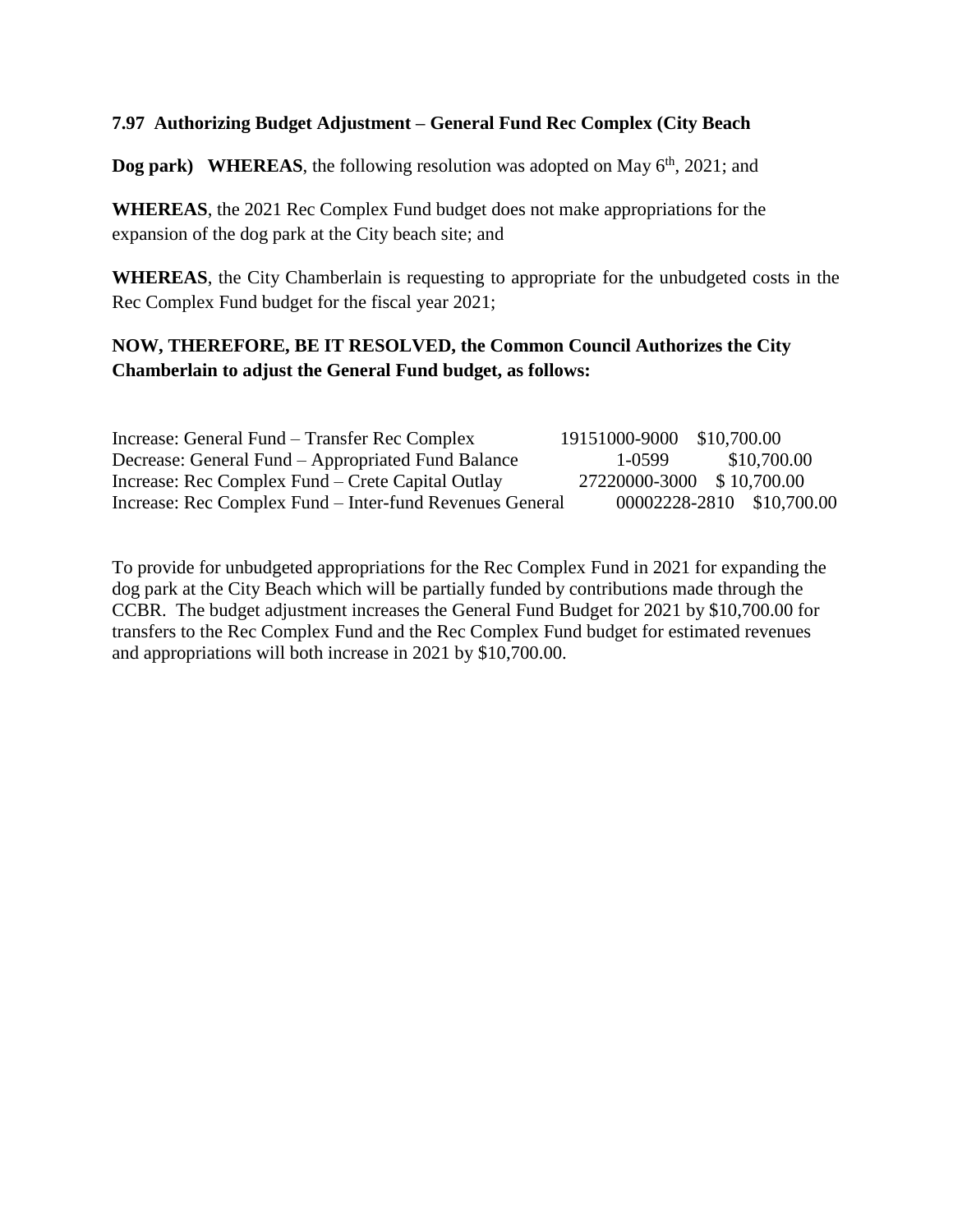**7.98 Approval of change orders 3. 4, 5 for Farmers Market Relocation project**

**NOW, THEREFORE, BE IT RESOLVED, the Common Council authorizes the Mayor of Plattsburgh to sign Change Orders #3, #4, and #5 to the Plattsburgh Farmers' and Crafters' Market relocation project construction contract with Murnane Building Contractors, Inc. in the total amount of \$7,872.99. Funding to be provided by the General Fund.**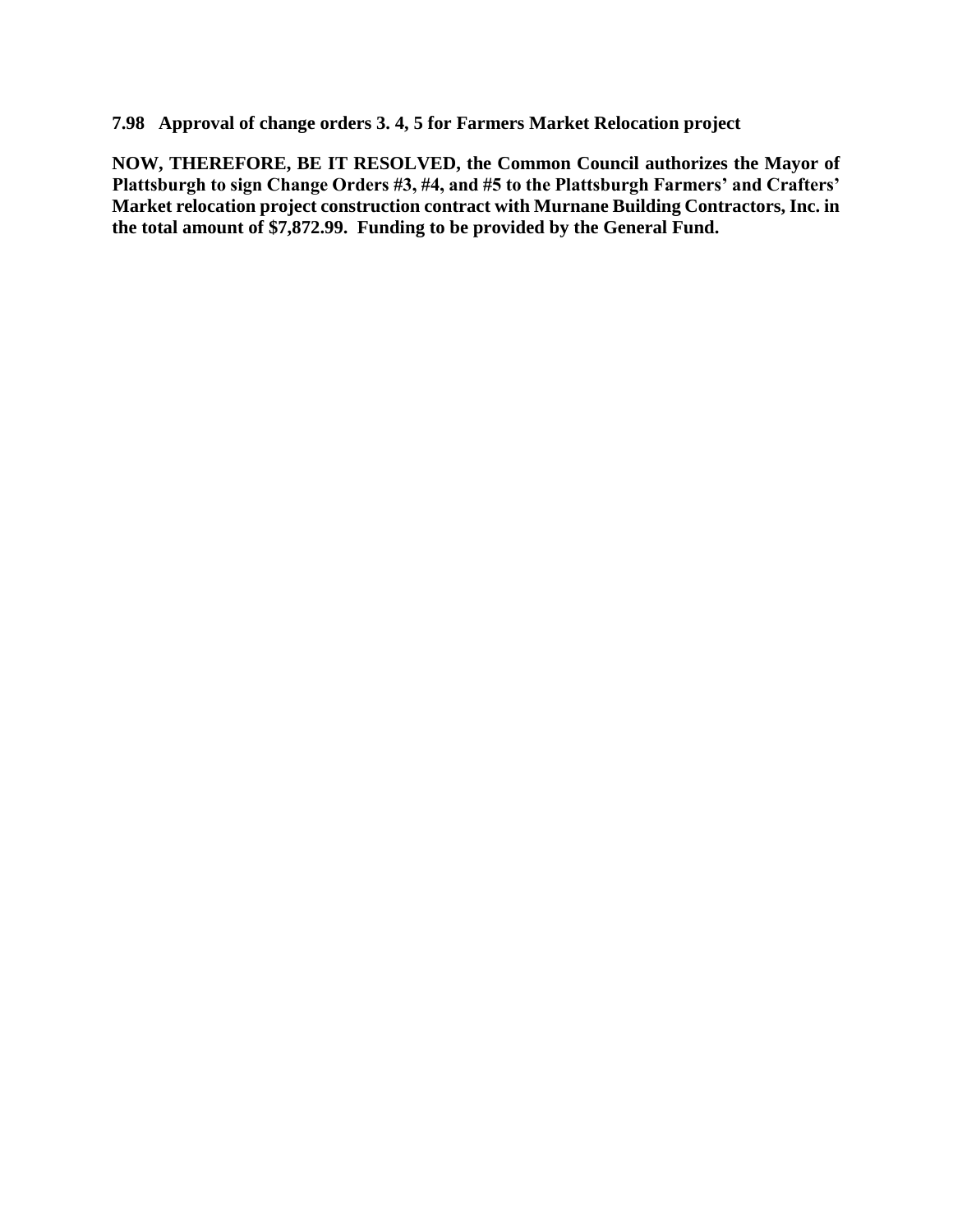#### **7.99 Authorizing Access Agreement with Landry Simulation for installation of Farmers Market signage**

**WHEREAS**, the Plattsburgh Farmers' and Crafters' Market (PFCM) will be operating from a new location on Green Street during their upcoming season; and

**WHEREAS**, effective wayfinding signage directing the PFCM's customers to the new location will be an important part of the PFCM's continued success; and

**WHEREAS**, Landry Simulation owns 83 Bridge Street which contains an ideal location facing Green Street for the installation of new wayfinding signage.

**NOW, THEREFORE, BE IT RESOLVED, the Common Council authorizes the Mayor to sign an access agreement with Landry Simulation LLC in a form acceptable to Corporation Counsel to allow the City to install wayfinding signage for the PFCM.**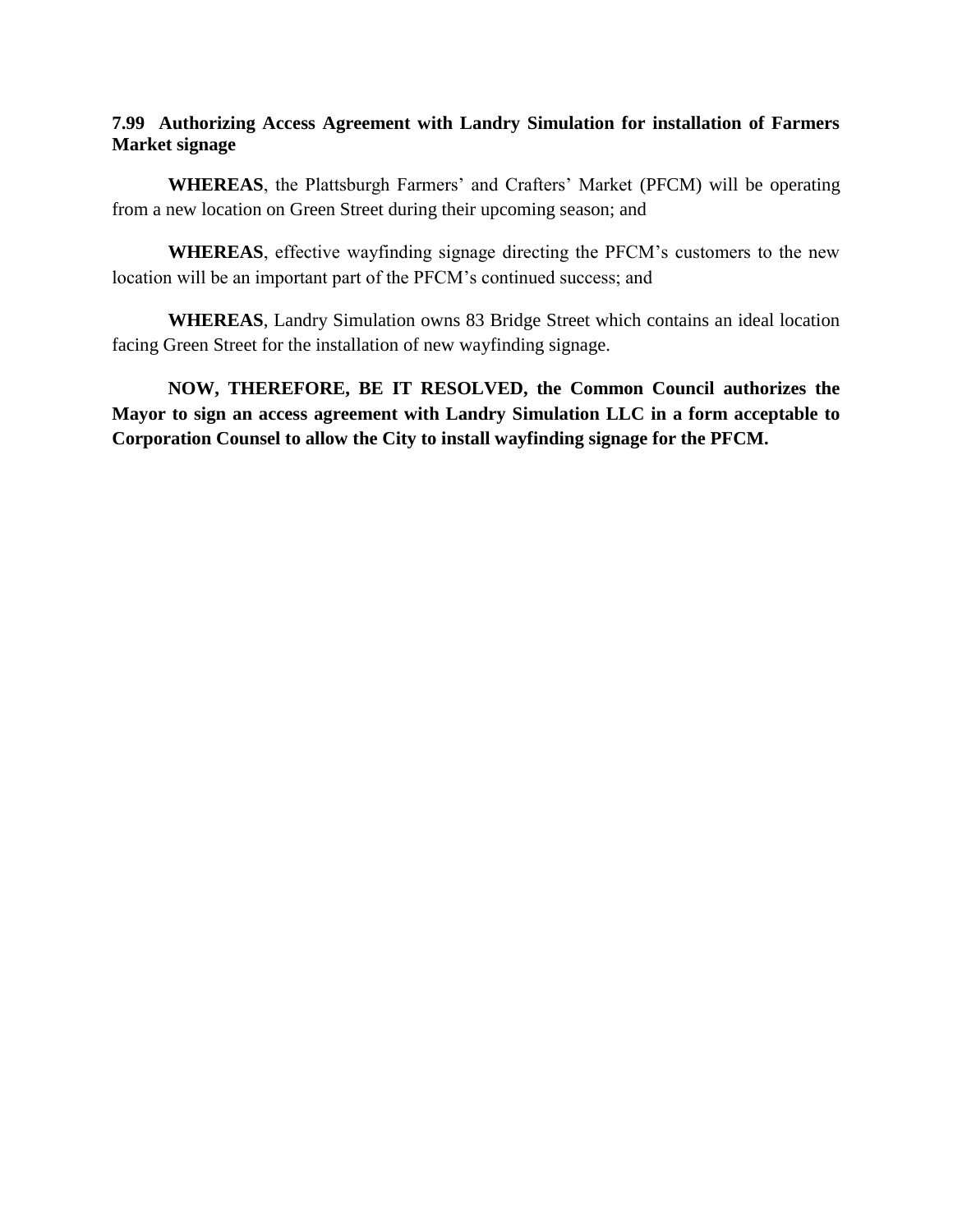#### **7.100 Authorizing Budget Adjustment – General Fund Rec Complex (Marina**

**WHEREAS**, the following resolution was adopted on May  $6<sup>th</sup>$ , 2021; and

**WHEREAS**, the 2021 Rec Complex Fund budget does not make sufficient appropriations for the marina and P, C & L insurance coverage; and

**WHEREAS**, the City Chamberlain is requesting to appropriate for the under budgeted costs in the Rec Complex Fund budget for the fiscal year 2021;

#### **NOW, THEREFORE, BE IT RESOLVED, the Common Council Authorizes the City Chamberlain to adjust the General Fund budget, as follows:**

| Increase: General Fund – Transfer Rec Complex            | 19151000-9000 \$12,500.00 |                           |
|----------------------------------------------------------|---------------------------|---------------------------|
| Decrease: General Fund – Appropriated Fund Balance       | $1 - 0.599$               | \$12,500.00               |
| Increase: Rec Complex Fund – Unallocated Insurance       | 21910000-4420 \$12,500.00 |                           |
| Increase: Rec Complex Fund – Inter-fund Revenues General |                           | 00002228-2810 \$12,500.00 |

This entry is to provide appropriations for the Rec Complex Fund for under budgeted insurance coverage for the marina, as a separate policy, and for sharing of the City's annual P, C & L coverage. The budget adjustment increases the General Fund Budget for 2021 by \$12,500.00 for transfers to the Rec Complex Fund and the Rec Complex Fund budget for estimated revenues and appropriations will both increase in 2021 by \$12,500.00.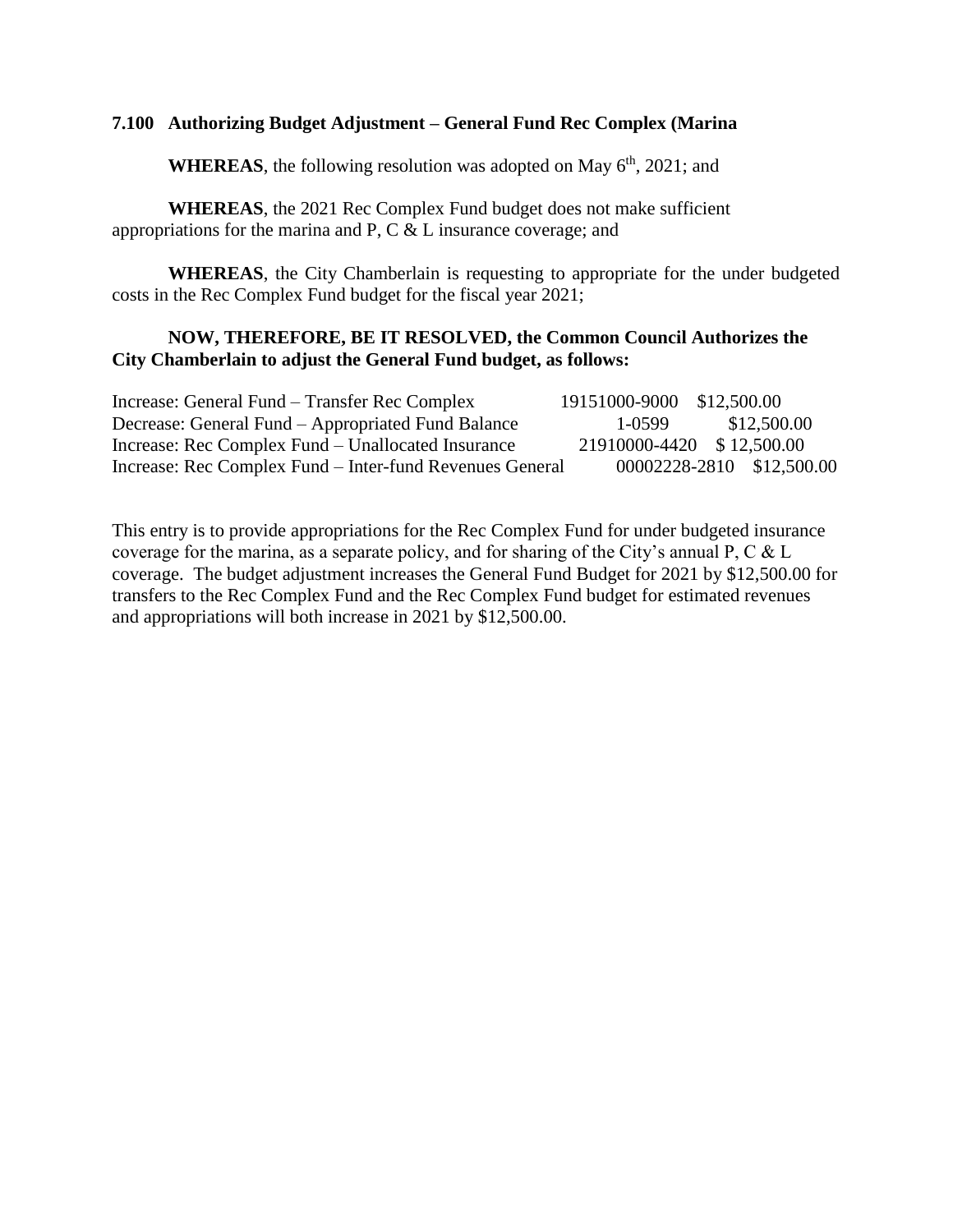# **7.101 Authorizing MLD to Advertise for Bids**

**BE IT RESOLVED,** in accordance with the request therefore the MLD Board approves MLD to advertise for bids for PMLD Bid #2021-4-1 "NERC Testing of Electric Relays and Equipment at St. Lawrence 1 and 2 Substations". Bid opening date is June 2, 2021 at 11 am in the Common Council Chambers.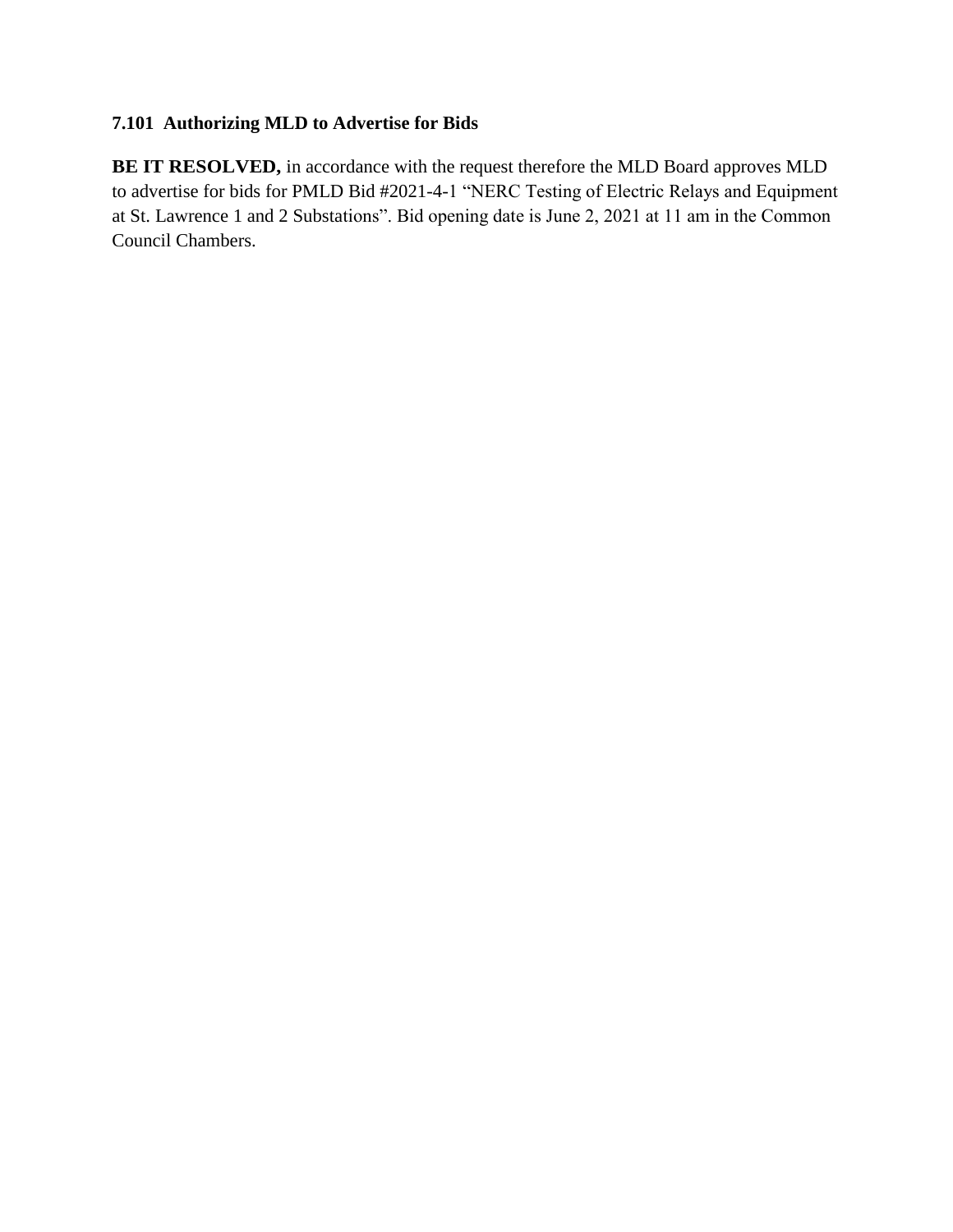#### **7.102 Authorizing MLD to Write-off Unpaid Final Bills as required by the New York Department of Public Service.**

**1. BE IT RESOLVED,** in accordance with the request therefore the MLD Board approves MLD to write-off unpaid final bills from January 2020 in the total amount of \$7,932.72. The percentage of write-offs for this period is .34%. The recovered amount for this period is \$ 871.87.

**2. BE IT RESOLVED,** in accordance with the request therefore the MLD Board approves MLD to write-off unpaid final bills from February 2020 in the total amount of \$4,194.77. The percentage of write-offs for this period is .18%. The recovered amount for this period is \$456.55.

**3. BE IT RESOLVED,** in accordance with the request therefore the MLD Board approves MLD to write-off unpaid final bills from March 2020 in the total amount of \$4,841.16. The percentage of write-offs for this period is .23%. The recovered amount for this period is \$293.62.

**4. BE IT RESOLVED,** in accordance with the request therefore the MLD Board approves MLD to write-off unpaid final bills from April 2020 in the total amount of \$5,995.86. The percentage of write-offs for this period is .34%. The recovered amount for this period is \$0.00.